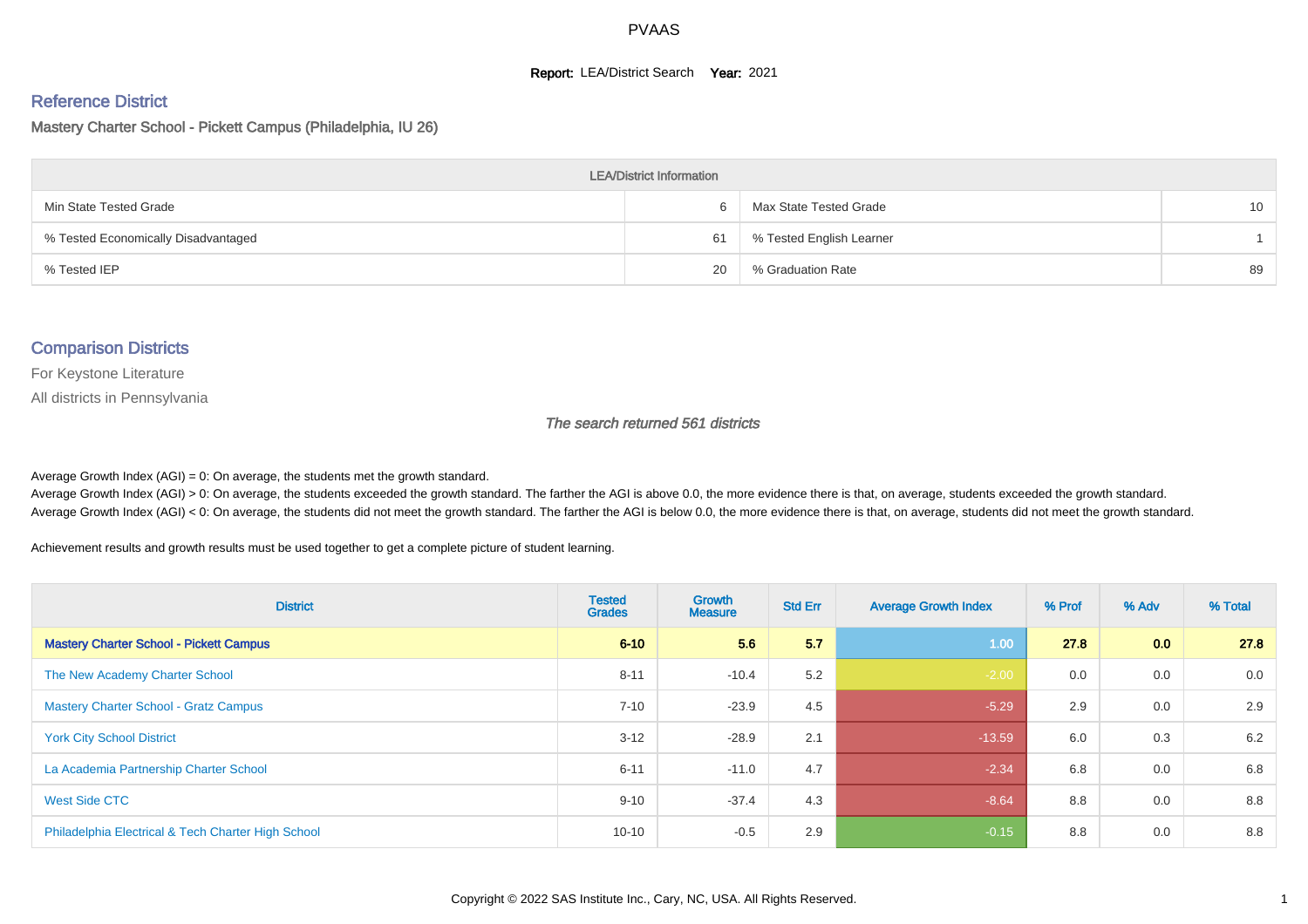| <b>District</b>                                                       | <b>Tested</b><br><b>Grades</b> | <b>Growth</b><br><b>Measure</b> | <b>Std Err</b> | <b>Average Growth Index</b> | % Prof | % Adv   | % Total |
|-----------------------------------------------------------------------|--------------------------------|---------------------------------|----------------|-----------------------------|--------|---------|---------|
| <b>Mastery Charter School - Pickett Campus</b>                        | $6 - 10$                       | 5.6                             | 5.7            | 1.00                        | 27.8   | 0.0     | 27.8    |
| Esperanza Cyber Charter School                                        | $3 - 11$                       | 7.1                             | 6.1            | 1.16                        | 9.1    | 0.0     | 9.1     |
| <b>Innovative Arts Academy Charter School</b>                         | $6 - 11$                       | $-9.1$                          | 3.7            | $-2.44$                     | 9.5    | 0.0     | 9.5     |
| Propel Charter School - Braddock Hills                                | $3 - 11$                       | $-13.6$                         | 3.6            | $-3.81$                     | 9.7    | 1.6     | 11.3    |
| <b>Aliquippa School District</b>                                      | $3 - 11$                       | $-9.0$                          | 4.2            | $-2.14$                     | 11.0   | 0.0     | 11.0    |
| <b>Clairton City School District</b>                                  | $3 - 11$                       | 3.5                             | 3.7            | 0.95                        | 13.4   | 0.0     | 13.4    |
| <b>Sto-Rox School District</b>                                        | $3 - 10$                       | 6.6                             | 3.7            | 1.80                        | 13.4   | $0.0\,$ | 13.4    |
| People For People Charter School                                      | $3 - 12$                       | 13.3                            | 5.5            | 2.43                        | 13.5   | 0.0     | 13.5    |
| <b>Propel Charter School-Montour</b>                                  | $3 - 10$                       | $-10.7$                         | 3.9            | $-2.71$                     | 13.7   | 0.0     | 13.7    |
| <b>Chester-Upland School District</b>                                 | $3 - 11$                       | $-0.3$                          | 2.7            | $-0.09$                     | 13.8   | $0.8\,$ | 14.6    |
| <b>Dauphin County Technical School</b>                                | $9 - 11$                       | $-45.5$                         | 2.6            | $-17.72$                    | 14.4   | 2.5     | 16.9    |
| <b>Steelton-Highspire School District</b>                             | $3 - 11$                       | $-11.8$                         | 3.5            | $-3.40$                     | 14.5   | 0.0     | 14.5    |
| <b>Universal Audenried Charter School</b>                             | $9 - 11$                       | $-5.8$                          | 2.4            | $-2.40$                     | 14.6   | 0.0     | 14.6    |
| <b>Lancaster School District</b>                                      | $3 - 12$                       | $-15.8$                         | 1.5            | $-10.90$                    | 14.6   | 2.3     | 16.9    |
| Dr Robert Ketterer Charter School Inc                                 | $6 - 12$                       | 10.1                            | 5.0            | 2.04                        | 14.9   | 0.4     | 15.3    |
| <b>Sugar Valley Rural Charter School</b>                              | $3 - 11$                       | $-11.0$                         | 4.5            | $-2.46$                     | 14.9   | 0.0     | 14.9    |
| Preparatory Charter School Of Mathematics, Science, Tech, And Careers | $9 - 10$                       | $-4.0$                          | 2.5            | $-1.59$                     | 15.0   | 0.0     | 15.0    |
| <b>Harrisburg City School District</b>                                | $3 - 11$                       | $-0.4$                          | 2.1            | $-0.19$                     | 15.1   | 0.4     | 15.5    |
| Maritime Academy Charter School                                       | $3 - 10$                       | $-11.4$                         | 3.5            | $-3.29$                     | 15.2   | 0.0     | 15.2    |
| <b>Propel Charter School-Homestead</b>                                | $3 - 11$                       | $-11.7$                         | 4.1            | $-2.84$                     | 15.9   | 0.0     | 15.9    |
| Perseus House Charter School Of Excellence                            | $6 - 11$                       | $-5.2$                          | 3.0            | $-1.72$                     | 16.5   | 0.0     | 16.5    |
| <b>Tech Freire Charter School</b>                                     | $9 - 11$                       | 9.3                             | 2.9            | 3.26                        | 18.0   | 1.1     | 19.1    |
| <b>Farrell Area School District</b>                                   | $3 - 11$                       | $-10.4$                         | 4.3            | $-2.41$                     | 19.0   | 0.0     | 19.0    |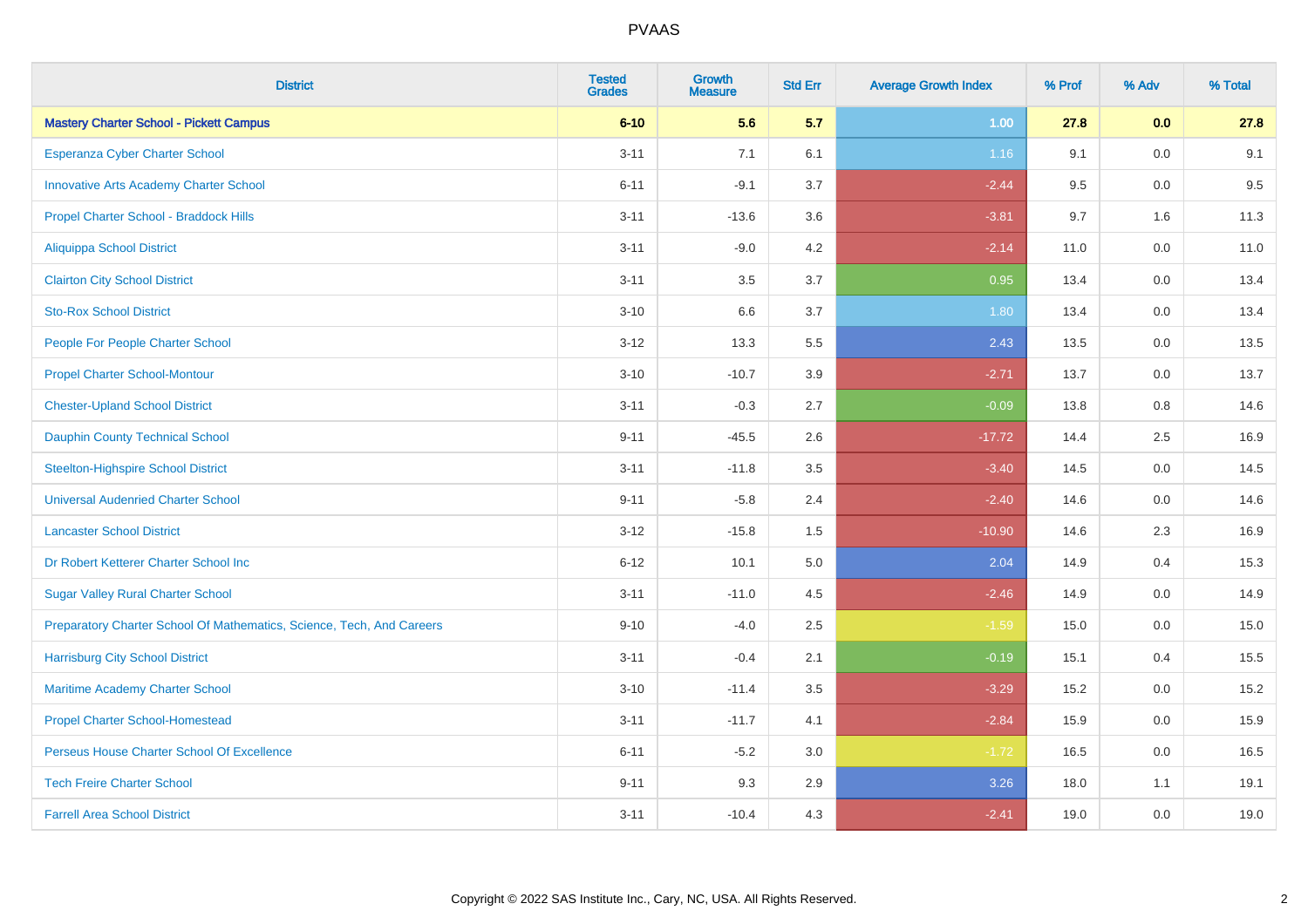| <b>District</b>                                        | <b>Tested</b><br><b>Grades</b> | <b>Growth</b><br><b>Measure</b> | <b>Std Err</b> | <b>Average Growth Index</b> | % Prof | % Adv   | % Total |
|--------------------------------------------------------|--------------------------------|---------------------------------|----------------|-----------------------------|--------|---------|---------|
| <b>Mastery Charter School - Pickett Campus</b>         | $6 - 10$                       | 5.6                             | 5.7            | 1.00                        | 27.8   | 0.0     | 27.8    |
| <b>Rochester Area School District</b>                  | $3 - 11$                       | $-13.2$                         | 4.6            | $-2.89$                     | 19.5   | 1.3     | 20.8    |
| Philipsburg-Osceola Area School District               | $3 - 11$                       | $-24.8$                         | 3.3            | $-7.43$                     | 19.7   | 2.6     | 22.4    |
| <b>Lawrence County CTC</b>                             | $10 - 11$                      | $-21.7$                         | 3.6            | $-6.05$                     | 19.8   | 0.0     | 19.8    |
| <b>Gillingham Charter School</b>                       | $3 - 11$                       | $-4.4$                          | 5.6            | $-0.77$                     | 20.8   | 8.3     | 29.2    |
| Mastery Charter School - Shoemaker Campus              | $7 - 10$                       | 4.1                             | 3.0            | 1.34                        | 20.9   | 3.3     | 24.2    |
| Multicultural Academy Charter School                   | $9 - 11$                       | 9.5                             | 3.5            | 2.69                        | 22.0   | $0.0\,$ | 22.0    |
| <b>Turkeyfoot Valley Area School District</b>          | $3 - 12$                       | $-4.3$                          | 5.6            | $-0.76$                     | 22.0   | 5.1     | 27.1    |
| <b>Columbia-Montour AVTS</b>                           | $9 - 10$                       | $-12.5$                         | 3.0            | $-4.16$                     | 22.3   | 0.6     | 22.9    |
| <b>Tacony Academy Charter School</b>                   | $3 - 11$                       | $-14.7$                         | 3.0            | $-4.82$                     | 22.4   | 1.8     | 24.1    |
| Jefferson County-Dubois AVTS                           | $9 - 11$                       | $-16.2$                         | 3.9            | $-4.16$                     | 23.0   | 0.0     | 23.0    |
| <b>Williams Valley School District</b>                 | $3 - 11$                       | $-7.3$                          | 3.4            | $-2.13$                     | 23.2   | 0.0     | 23.2    |
| <b>Chester Charter Scholars Academy Charter School</b> | $3 - 12$                       | 8.4                             | 4.1            | 2.03                        | 23.4   | 0.0     | 23.4    |
| <b>Norristown Area School District</b>                 | $3 - 12$                       | $-12.8$                         | 1.6            | $-7.98$                     | 23.5   | 2.3     | 25.7    |
| Lincoln Leadership Academy Charter School              | $3 - 12$                       | 14.2                            | 6.4            | 2.22                        | 23.5   | 0.0     | 23.5    |
| <b>Executive Education Academy Charter School</b>      | $3 - 10$                       | $-6.5$                          | 3.1            | $-2.08$                     | 23.7   | 2.2     | 25.8    |
| <b>Lebanon School District</b>                         | $3 - 11$                       | $-1.6$                          | 1.9            | $-0.80$                     | 24.4   | 2.6     | 27.0    |
| <b>Reading School District</b>                         | $3 - 11$                       | 10.1                            | 1.4            | 7.25                        | 24.7   | 2.4     | 27.2    |
| Imhotep Institute Charter High School                  | $9 - 11$                       | $-5.3$                          | 5.8            | $-0.92$                     | 25.0   | 0.0     | 25.0    |
| <b>Allentown City School District</b>                  | $3 - 12$                       | 5.3                             | 1.4            | 3.88                        | 25.3   | 2.7     | 28.0    |
| <b>Erie City School District</b>                       | $3 - 12$                       | $-14.5$                         | 1.6            | $-9.26$                     | 25.4   | 3.0     | 28.4    |
| <b>Greater Johnstown School District</b>               | $3 - 11$                       | $-3.1$                          | 2.6            | $-1.19$                     | 26.1   | 0.0     | 26.1    |
| <b>Mahanoy Area School District</b>                    | $3 - 10$                       | $-9.0$                          | 3.6            | $-2.49$                     | 26.2   | 1.6     | 27.9    |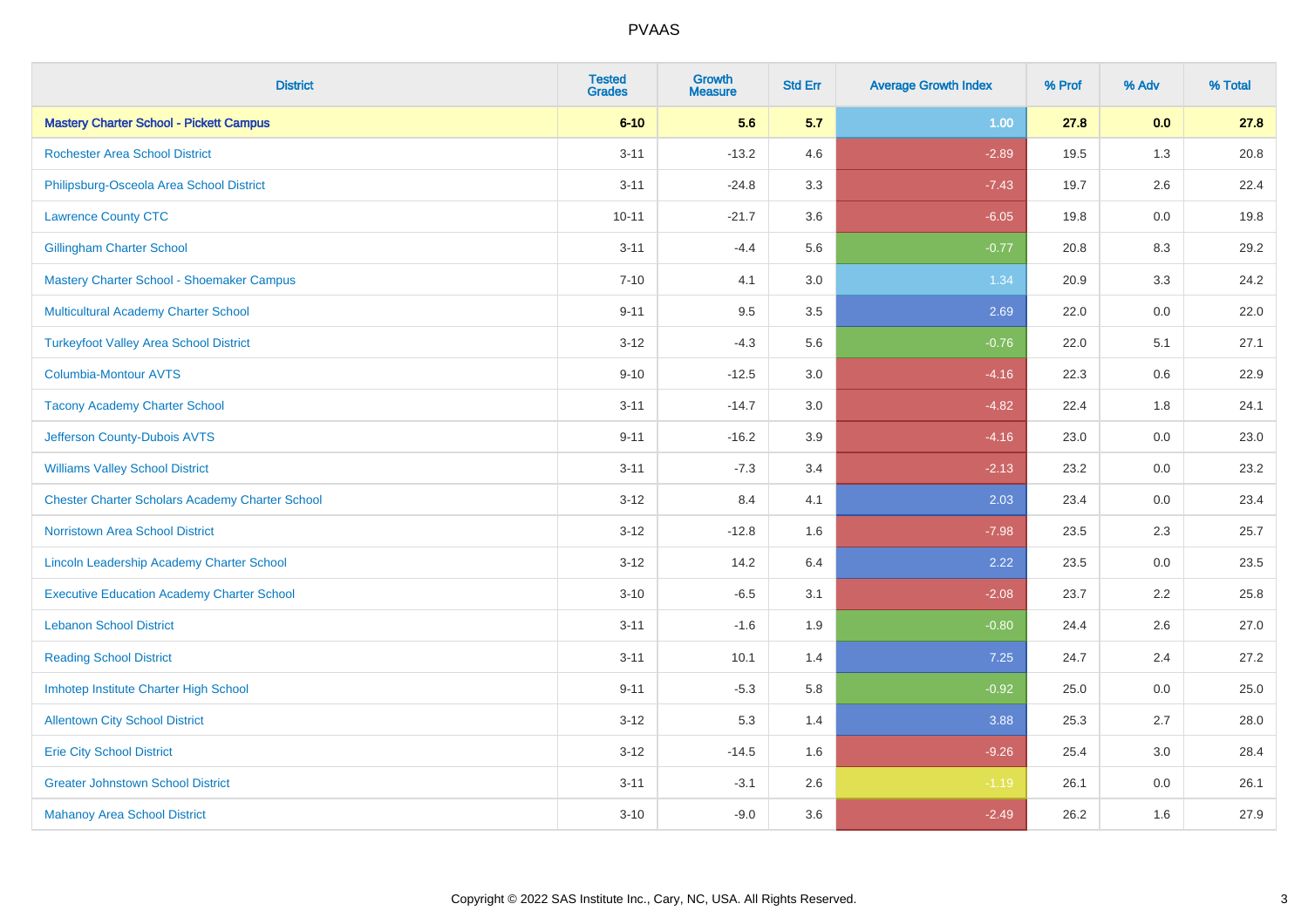| <b>District</b>                                  | <b>Tested</b><br><b>Grades</b> | Growth<br><b>Measure</b> | <b>Std Err</b> | <b>Average Growth Index</b> | % Prof | % Adv | % Total |
|--------------------------------------------------|--------------------------------|--------------------------|----------------|-----------------------------|--------|-------|---------|
| <b>Mastery Charter School - Pickett Campus</b>   | $6 - 10$                       | 5.6                      | 5.7            | 1.00                        | 27.8   | 0.0   | 27.8    |
| Community Academy Of Philadelphia Charter School | $3 - 11$                       | 5.8                      | 2.7            | 2.12                        | 26.7   | 0.9   | 27.6    |
| <b>Roberto Clemente Charter School</b>           | $3 - 12$                       | 2.2                      | 4.9            | 0.45                        | 27.5   | 5.0   | 32.5    |
| Salisbury-Elk Lick School District               | $3 - 11$                       | $-13.5$                  | 5.9            | $-2.30$                     | 27.8   | 0.0   | 27.8    |
| <b>Shade-Central City School District</b>        | $3 - 11$                       | $-5.9$                   | 4.6            | $-1.28$                     | 27.8   | 0.0   | 27.8    |
| <b>Mastery Charter School - Pickett Campus</b>   | $6 - 10$                       | 5.6                      | 5.7            | 1.00                        | 27.8   | 0.0   | 27.8    |
| Northern Lehigh School District                  | $3 - 12$                       | $-10.4$                  | 2.7            | $-3.82$                     | 28.0   | 9.3   | 37.3    |
| Northern Lebanon School District                 | $3 - 11$                       | 0.4                      | 2.5            | 0.15                        | 28.0   | 3.0   | 31.0    |
| <b>Keystone Education Center Charter School</b>  | $3 - 12$                       | $-12.9$                  | 5.9            | $-2.19$                     | 28.0   | 0.0   | 28.0    |
| <b>Port Allegany School District</b>             | $3 - 11$                       | 4.4                      | 3.6            | 1.21                        | 28.1   | 9.4   | 37.5    |
| <b>Williamsburg Community School District</b>    | $3 - 11$                       | $-14.3$                  | 4.1            | $-3.48$                     | 28.3   | 0.0   | 28.3    |
| <b>Shenandoah Valley School District</b>         | $3 - 11$                       | 9.7                      | 3.9            | 2.49                        | 28.3   | 5.0   | 33.3    |
| <b>MaST Community Charter School II</b>          | $3 - 10$                       | 4.4                      | 3.2            | 1.37                        | 28.4   | 3.4   | 31.8    |
| <b>Mastery Charter School - Thomas Campus</b>    | $3 - 10$                       | 2.1                      | 6.2            | 0.33                        | 28.6   | 0.0   | 28.6    |
| Urban Pathways 6-12 Charter School               | $6 - 11$                       | 4.8                      | 6.4            | 0.75                        | 28.6   | 0.0   | 28.6    |
| <b>Columbia Borough School District</b>          | $3 - 12$                       | $-3.1$                   | 3.5            | $-0.89$                     | 29.5   | 1.9   | 31.4    |
| <b>Penns Manor Area School District</b>          | $3 - 12$                       | $-17.0$                  | 3.7            | $-4.52$                     | 29.7   | 3.1   | 32.8    |
| <b>Pottstown School District</b>                 | $3 - 12$                       | $-4.0$                   | 2.4            | $-1.68$                     | 29.8   | 1.2   | 31.0    |
| <b>Washington School District</b>                | $3 - 11$                       | $-4.9$                   | 2.8            | $-1.76$                     | 30.1   | 2.4   | 32.5    |
| Morrisville Borough School District              | $3 - 11$                       | 4.8                      | 4.3            | 1.10                        | 30.2   | 2.3   | 32.6    |
| <b>Mckeesport Area School District</b>           | $3 - 12$                       | 9.0                      | 2.4            | 3.72                        | 31.0   | 4.5   | 35.5    |
| <b>KIPP Dubois Charter School</b>                | $9 - 10$                       | 4.7                      | 3.3            | 1.40                        | 31.0   | 1.4   | 32.4    |
| <b>Bristol Township School District</b>          | $3 - 11$                       | $-13.9$                  | 2.0            | $-7.05$                     | 31.0   | 3.7   | 34.7    |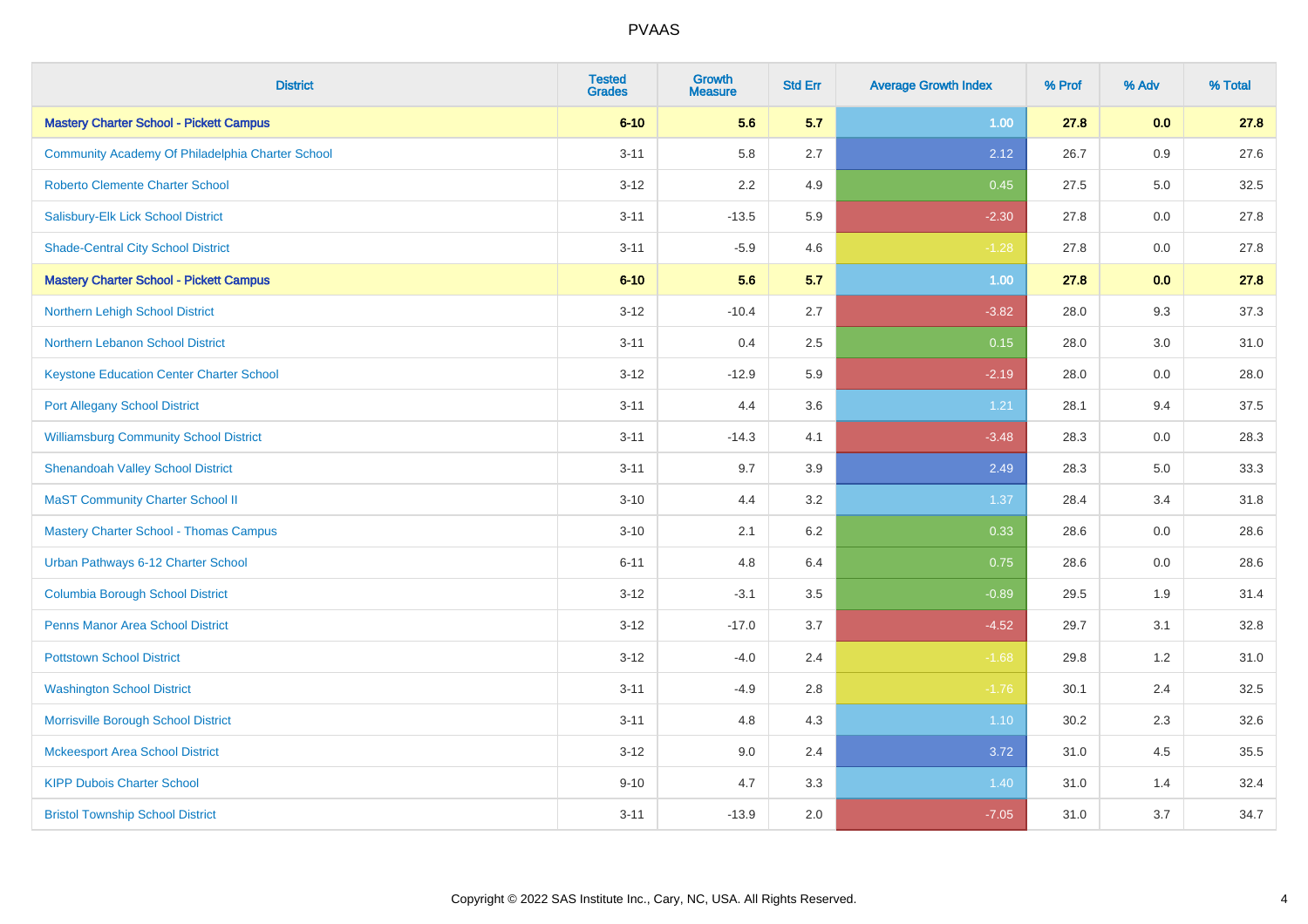| <b>District</b>                                | <b>Tested</b><br><b>Grades</b> | Growth<br><b>Measure</b> | <b>Std Err</b> | <b>Average Growth Index</b> | % Prof | % Adv | % Total |
|------------------------------------------------|--------------------------------|--------------------------|----------------|-----------------------------|--------|-------|---------|
| <b>Mastery Charter School - Pickett Campus</b> | $6 - 10$                       | 5.6                      | 5.7            | 1.00                        | 27.8   | 0.0   | 27.8    |
| <b>Woodland Hills School District</b>          | $3 - 12$                       | 3.2                      | 2.6            | 1.22                        | 31.4   | 3.6   | 35.0    |
| <b>Redbank Valley School District</b>          | $3 - 11$                       | $-9.5$                   | 3.4            | $-2.77$                     | 31.5   | 4.9   | 36.4    |
| <b>East Allegheny School District</b>          | $3 - 11$                       | $-6.3$                   | 3.3            | $-1.87$                     | 31.9   | 9.7   | 41.7    |
| <b>Mount Union Area School District</b>        | $3 - 10$                       | $-6.1$                   | 3.1            | $-1.97$                     | 32.2   | 3.4   | 35.6    |
| Esperanza Academy Charter School               | $4 - 11$                       | 4.0                      | 2.5            | 1.61                        | 32.4   | 0.7   | 33.1    |
| <b>Achievement House Charter School</b>        | $7 - 11$                       | $-0.7$                   | 4.0            | $-0.17$                     | 32.5   | 2.6   | 35.1    |
| Southern Huntingdon County School District     | $3 - 11$                       | $-12.9$                  | 3.2            | $-3.98$                     | 32.5   | 2.5   | 35.0    |
| <b>New Castle Area School District</b>         | $3 - 12$                       | $-6.4$                   | 2.4            | $-2.66$                     | 32.5   | 4.3   | 36.8    |
| <b>Union School District</b>                   | $3 - 12$                       | 2.3                      | 4.2            | 0.54                        | 32.6   | 7.0   | 39.5    |
| Penn Hills School District                     | $3 - 11$                       | $-7.6$                   | 2.6            | $-2.94$                     | 33.1   | 0.7   | 33.8    |
| <b>Shikellamy School District</b>              | $3 - 10$                       | $-22.3$                  | 2.5            | $-8.92$                     | 33.3   | 6.1   | 39.5    |
| Jim Thorpe Area School District                | $3 - 11$                       | $-5.8$                   | 2.7            | $-2.19$                     | 33.3   | 7.4   | 40.7    |
| <b>Austin Area School District</b>             | $3 - 11$                       | $-5.7$                   | 6.4            | $-0.90$                     | 33.3   | 5.6   | 38.9    |
| Hope For Hyndman Charter School                | $3 - 11$                       | $-2.0$                   | 6.1            | $-0.32$                     | 33.3   | 0.0   | 33.3    |
| Harmony Area School District                   | $3 - 10$                       | 4.5                      | 6.3            | 0.72                        | 33.3   | 13.3  | 46.7    |
| <b>Marion Center Area School District</b>      | $3 - 10$                       | $-12.0$                  | 3.1            | $-3.87$                     | 33.7   | 1.1   | 34.8    |
| <b>Cornell School District</b>                 | $3 - 11$                       | $-1.6$                   | 5.0            | $-0.32$                     | 33.8   | 1.5   | 35.4    |
| <b>Northeast Bradford School District</b>      | $3 - 10$                       | $-3.1$                   | $4.0\,$        | $-0.78$                     | 33.9   | 3.4   | 37.3    |
| <b>Pittsburgh School District</b>              | $3 - 11$                       | $-3.3$                   | 1.1            | $-3.04$                     | 33.9   | 8.2   | 42.1    |
| <b>Dunmore School District</b>                 | $3 - 11$                       | $-7.7$                   | 2.9            | $-2.62$                     | 34.0   | 7.2   | 41.2    |
| <b>Blacklick Valley School District</b>        | $3 - 11$                       | 8.0                      | 4.3            | 1.85                        | 34.1   | 0.0   | 34.1    |
| <b>Big Beaver Falls Area School District</b>   | $3 - 11$                       | $-3.9$                   | 3.3            | $-1.18$                     | 34.1   | 3.5   | 37.6    |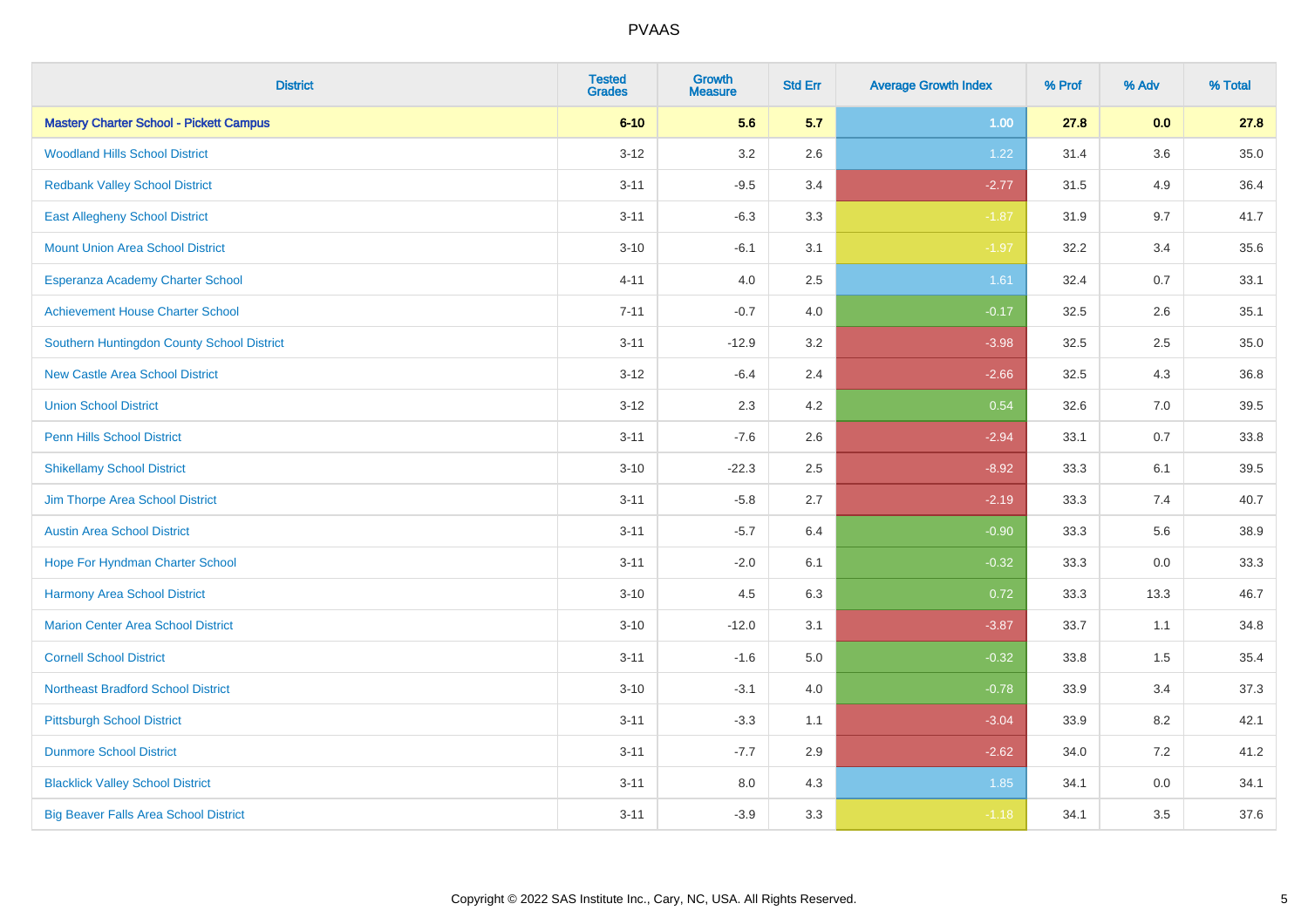| <b>District</b>                                | <b>Tested</b><br><b>Grades</b> | <b>Growth</b><br><b>Measure</b> | <b>Std Err</b> | <b>Average Growth Index</b> | % Prof | % Adv | % Total |
|------------------------------------------------|--------------------------------|---------------------------------|----------------|-----------------------------|--------|-------|---------|
| <b>Mastery Charter School - Pickett Campus</b> | $6 - 10$                       | 5.6                             | 5.7            | 1.00                        | 27.8   | 0.0   | 27.8    |
| <b>Southern Fulton School District</b>         | $3 - 11$                       | $-23.7$                         | 4.4            | $-5.37$                     | 34.2   | 10.5  | 44.7    |
| <b>Muhlenberg School District</b>              | $3 - 10$                       | 4.0                             | 1.9            | 2.10                        | 34.2   | 2.6   | 36.8    |
| <b>Brownsville Area School District</b>        | $3 - 12$                       | $-7.2$                          | 3.9            | $-1.83$                     | 34.4   | 6.1   | 40.5    |
| <b>Tidioute Community Charter School</b>       | $3 - 11$                       | 5.7                             | 5.1            | 1.11                        | 34.4   | 21.9  | 56.2    |
| <b>Carbon Career &amp; Technical Institute</b> | $9 - 11$                       | $-5.7$                          | 3.6            | $-1.59$                     | 34.5   | 1.2   | 35.7    |
| <b>Northwest Area School District</b>          | $3 - 10$                       | $-10.0$                         | 3.8            | $-2.59$                     | 34.6   | 7.3   | 41.8    |
| <b>West Middlesex Area School District</b>     | $3 - 10$                       | $-8.4$                          | 3.8            | $-2.21$                     | 34.9   | 2.8   | 37.6    |
| <b>Annville-Cleona School District</b>         | $3 - 12$                       | $-12.1$                         | 2.7            | $-4.46$                     | 34.9   | 7.8   | 42.6    |
| <b>Carmichaels Area School District</b>        | $3 - 10$                       | $-9.3$                          | 3.3            | $-2.81$                     | 35.1   | 1.4   | 36.5    |
| <b>Bethlehem-Center School District</b>        | $3 - 10$                       | 8.1                             | 3.3            | 2.46                        | 35.1   | 1.4   | 36.5    |
| <b>Wilkes-Barre Area School District</b>       | $3 - 11$                       | 0.1                             | 3.2            | 0.02                        | 35.5   | 5.4   | 40.9    |
| <b>William Penn School District</b>            | $3 - 12$                       | 8.3                             | 2.1            | 3.99                        | 35.6   | 3.0   | 38.7    |
| <b>Bucks County Technical High School</b>      | $9 - 10$                       | $-12.0$                         | 2.5            | $-4.84$                     | 35.9   | 3.2   | 39.2    |
| Susquehanna Township School District           | $3 - 12$                       | $-5.8$                          | 2.7            | $-2.17$                     | 36.0   | 5.6   | 41.6    |
| <b>Forest Area School District</b>             | $3 - 11$                       | $-4.4$                          | 5.4            | $-0.81$                     | 36.2   | 2.1   | 38.3    |
| <b>Westmont Hilltop School District</b>        | $3 - 11$                       | $-4.0$                          | 2.8            | $-1.40$                     | 36.3   | 13.3  | 49.6    |
| <b>Coatesville Area School District</b>        | $3 - 11$                       | $-4.4$                          | 1.7            | $-2.62$                     | 36.3   | 4.2   | 40.5    |
| <b>Antietam School District</b>                | $3 - 10$                       | $-4.3$                          | 3.8            | $-1.13$                     | 36.4   | 5.4   | 41.8    |
| <b>Grove City Area School District</b>         | $3-12$                         | 5.1                             | 2.4            | 2.09                        | 36.4   | 16.5  | 52.8    |
| <b>West Greene School District</b>             | $3 - 11$                       | $-4.5$                          | 4.3            | $-1.04$                     | 36.6   | 7.3   | 43.9    |
| <b>Tulpehocken Area School District</b>        | $3 - 12$                       | $-13.7$                         | 2.8            | $-4.81$                     | 36.7   | 2.8   | 39.4    |
| Huntingdon Area School District                | $3 - 11$                       | $-2.0$                          | 2.7            | $-0.72$                     | 36.8   | 10.3  | 47.0    |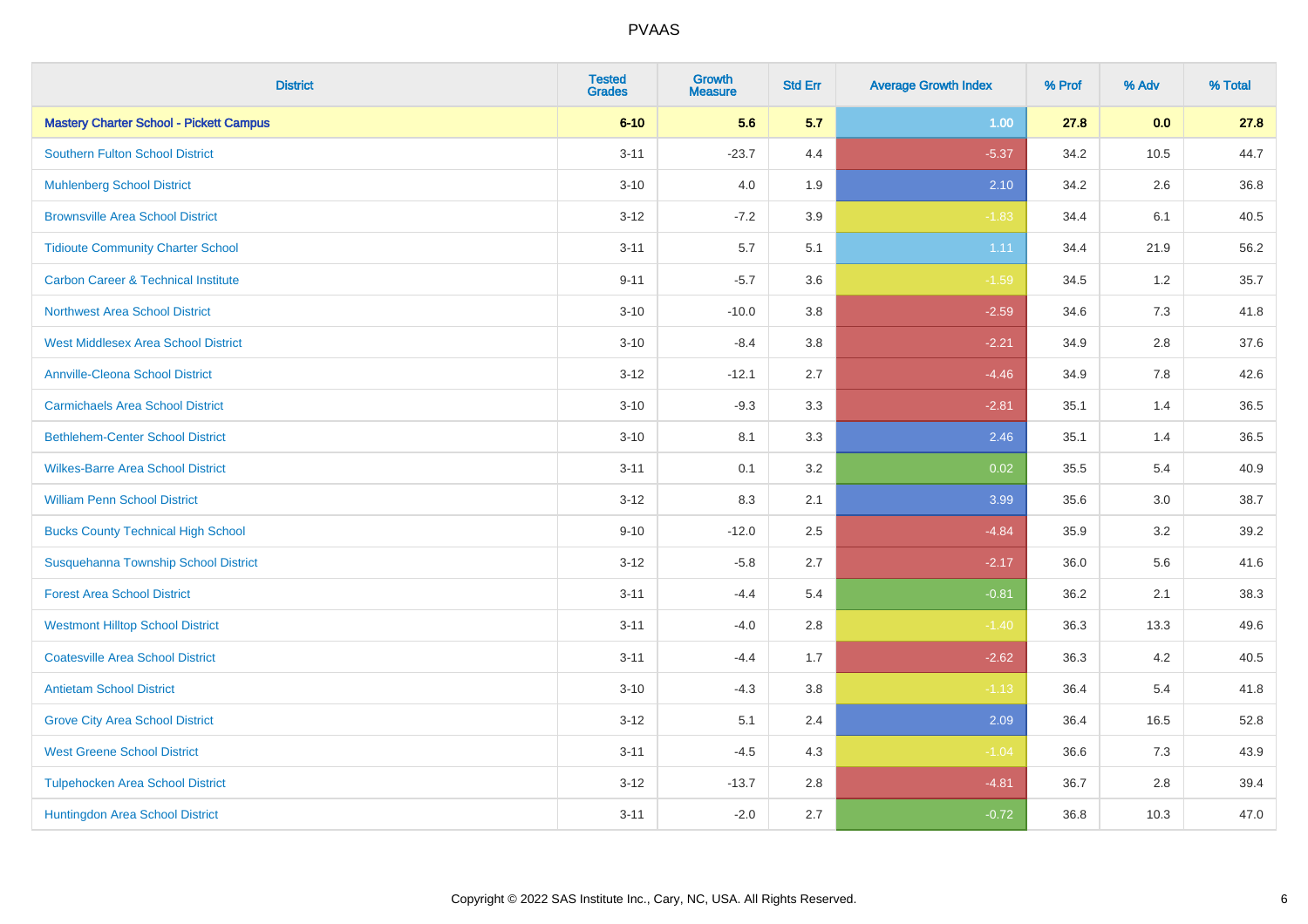| <b>District</b>                                | <b>Tested</b><br><b>Grades</b> | Growth<br><b>Measure</b> | <b>Std Err</b> | <b>Average Growth Index</b> | % Prof | % Adv   | % Total |
|------------------------------------------------|--------------------------------|--------------------------|----------------|-----------------------------|--------|---------|---------|
| <b>Mastery Charter School - Pickett Campus</b> | $6 - 10$                       | 5.6                      | 5.7            | 1.00                        | 27.8   | 0.0     | 27.8    |
| Catasauqua Area School District                | $3 - 12$                       | $-12.1$                  | 3.0            | $-4.00$                     | 36.8   | $7.6\,$ | 44.3    |
| <b>Tri-Valley School District</b>              | $3 - 10$                       | $-6.4$                   | 4.1            | $-1.57$                     | 37.0   | 4.4     | 41.3    |
| <b>Smethport Area School District</b>          | $3 - 12$                       | 0.6                      | 3.9            | 0.15                        | 37.0   | 1.8     | 38.9    |
| <b>Frazier School District</b>                 | $3 - 11$                       | $-17.2$                  | 3.7            | $-4.70$                     | 37.1   | 1.6     | 38.7    |
| <b>Warren County School District</b>           | $3 - 11$                       | $-0.1$                   | 1.8            | $-0.06$                     | 37.2   | 5.3     | 42.6    |
| <b>Blairsville-Saltsburg School District</b>   | $3 - 11$                       | $-8.0$                   | 3.0            | $-2.68$                     | 37.3   | 7.0     | 44.3    |
| <b>Upper Dauphin Area School District</b>      | $3 - 11$                       | $-6.3$                   | 3.2            | $-1.98$                     | 37.4   | 4.8     | 42.2    |
| Northern Potter School District                | $3 - 12$                       | $-13.1$                  | 4.6            | $-2.84$                     | 37.5   | 0.0     | 37.5    |
| <b>Greater Nanticoke Area School District</b>  | $3 - 12$                       | 11.2                     | 2.8            | 4.01                        | 38.0   | 12.4    | 50.4    |
| <b>Pittston Area School District</b>           | $3 - 11$                       | $-10.1$                  | 5.6            | $-1.80$                     | 38.1   | 9.5     | 47.6    |
| <b>Shamokin Area School District</b>           | $3 - 11$                       | $-7.7$                   | 4.8            | $-1.60$                     | 38.1   | 3.2     | 41.3    |
| <b>Collegium Charter School</b>                | $3 - 10$                       | 5.9                      | 2.5            | 2.33                        | 38.1   | 7.9     | 46.0    |
| Philadelphia City School District              | $3 - 12$                       | 7.5                      | 0.6            | 12.64                       | 38.4   | 7.0     | 45.4    |
| <b>Conneaut School District</b>                | $3 - 12$                       | $-7.5$                   | 2.6            | $-2.91$                     | 38.4   | 7.4     | 45.8    |
| Lackawanna Trail School District               | $3 - 10$                       | $-21.7$                  | 3.5            | $-6.20$                     | 38.5   | 1.5     | 40.0    |
| Juniata County School District                 | $3 - 12$                       | $-4.9$                   | 2.1            | $-2.26$                     | 38.5   | 2.9     | 41.4    |
| <b>Corry Area School District</b>              | $3 - 11$                       | $-5.3$                   | 2.6            | $-2.03$                     | 38.5   | 6.0     | 44.5    |
| <b>Tussey Mountain School District</b>         | $3 - 12$                       | 1.5                      | 3.7            | 0.40                        | 38.6   | 1.8     | 40.4    |
| <b>Big Spring School District</b>              | $3 - 11$                       | $-9.8$                   | 2.4            | $-4.00$                     | 38.6   | 8.9     | 47.5    |
| <b>Fannett-Metal School District</b>           | $3 - 11$                       | $-3.4$                   | 5.1            | $-0.67$                     | 38.7   | 8.1     | 46.8    |
| <b>Bensalem Township School District</b>       | $3 - 11$                       | 1.6                      | 1.6            | 0.98                        | 38.8   | 8.3     | 47.1    |
| <b>York Co School Of Technology</b>            | $9 - 12$                       | $-3.8$                   | 1.7            | $-2.22$                     | 39.1   | 5.6     | 44.7    |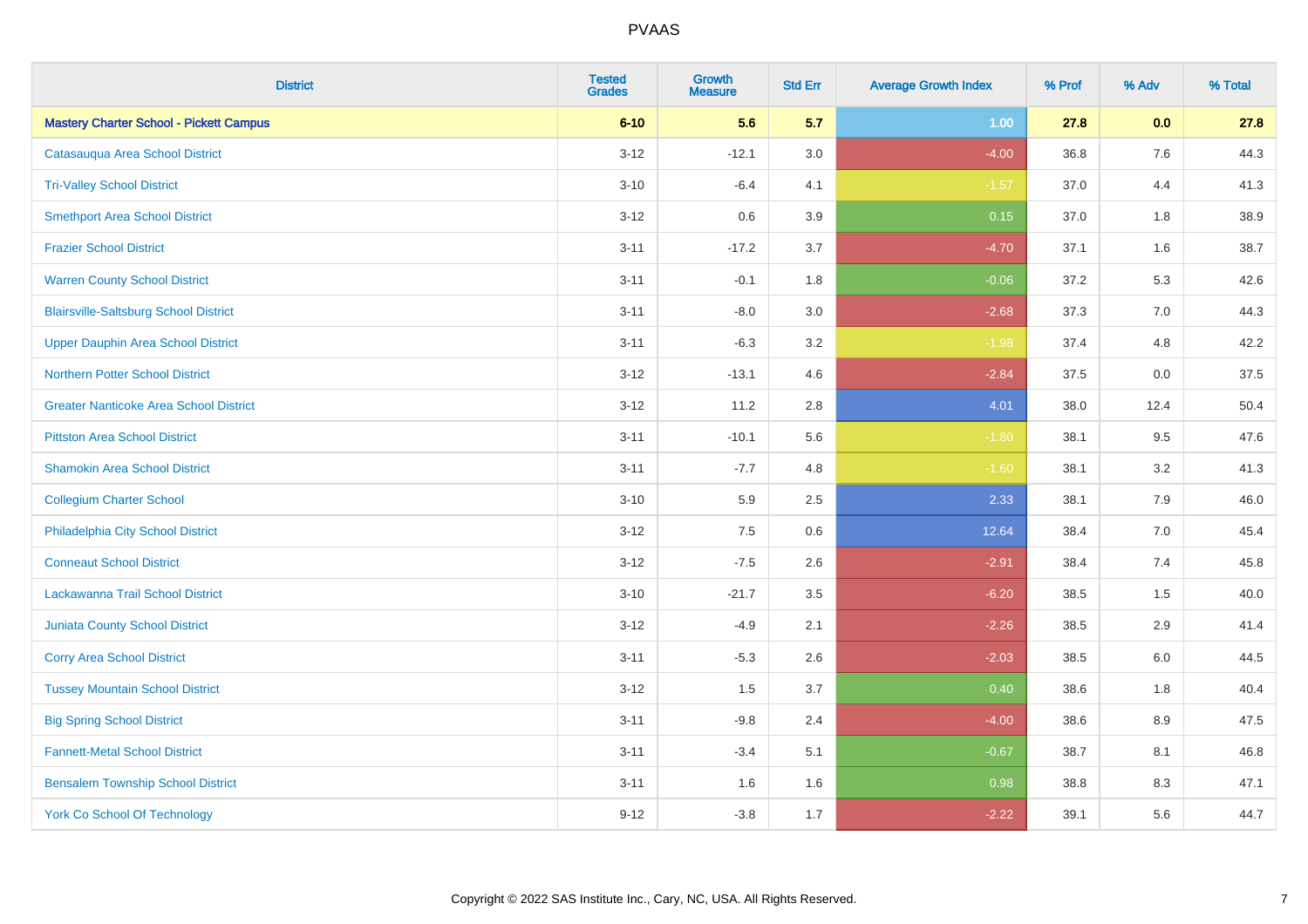| <b>District</b>                                | <b>Tested</b><br><b>Grades</b> | Growth<br><b>Measure</b> | <b>Std Err</b> | <b>Average Growth Index</b> | % Prof | % Adv | % Total |
|------------------------------------------------|--------------------------------|--------------------------|----------------|-----------------------------|--------|-------|---------|
| <b>Mastery Charter School - Pickett Campus</b> | $6 - 10$                       | 5.6                      | 5.7            | 1.00                        | 27.8   | 0.0   | 27.8    |
| <b>Minersville Area School District</b>        | $3 - 11$                       | $-14.4$                  | 3.7            | $-3.90$                     | 39.3   | 3.3   | 42.6    |
| <b>Towanda Area School District</b>            | $3 - 11$                       | 4.0                      | 2.8            | 1.44                        | 39.4   | 6.6   | 46.0    |
| <b>Kane Area School District</b>               | $3 - 10$                       | $-3.7$                   | 3.2            | $-1.17$                     | 39.5   | 9.9   | 49.4    |
| <b>West Mifflin Area School District</b>       | $3 - 12$                       | $-12.3$                  | 2.9            | $-4.22$                     | 39.7   | 10.3  | 50.0    |
| <b>Bristol Borough School District</b>         | $3 - 12$                       | $-4.3$                   | 3.4            | $-1.27$                     | 39.7   | 1.3   | 41.0    |
| <b>Pequea Valley School District</b>           | $3 - 11$                       | $-5.8$                   | 3.2            | $-1.80$                     | 39.8   | 9.1   | 48.9    |
| <b>Easton Area School District</b>             | $3 - 12$                       | $-4.1$                   | 1.4            | $-2.91$                     | 39.9   | 4.0   | 43.9    |
| <b>Ferndale Area School District</b>           | $3 - 10$                       | $-5.8$                   | 4.3            | $-1.33$                     | 40.0   | 0.0   | 40.0    |
| Mastery Charter High School-Lenfest Campus     | $7 - 11$                       | 2.5                      | 5.7            | 0.43                        | 40.0   | 0.0   | 40.0    |
| <b>South Allegheny School District</b>         | $3 - 11$                       | $-8.8$                   | 3.2            | $-2.70$                     | 40.5   | 0.0   | 40.5    |
| <b>Portage Area School District</b>            | $3 - 10$                       | $-8.1$                   | 3.6            | $-2.26$                     | 40.6   | 9.4   | 50.0    |
| <b>Crawford Central School District</b>        | $3 - 11$                       | $-4.7$                   | 2.2            | $-2.15$                     | 40.6   | 10.5  | 51.1    |
| <b>Canton Area School District</b>             | $3 - 11$                       | $-5.5$                   | 3.2            | $-1.75$                     | 40.7   | 2.3   | 43.0    |
| New Kensington-Arnold School District          | $3 - 11$                       | $-0.4$                   | 3.8            | $-0.10$                     | 40.7   | 3.7   | 44.4    |
| <b>Wallenpaupack Area School District</b>      | $3 - 11$                       | $-7.1$                   | 2.3            | $-3.09$                     | 40.8   | 2.4   | 43.1    |
| <b>Warrior Run School District</b>             | $3 - 11$                       | 4.6                      | 3.0            | 1.51                        | 40.9   | 8.1   | 49.0    |
| <b>Carlynton School District</b>               | $3 - 11$                       | 7.3                      | 3.3            | 2.22                        | 41.0   | 10.5  | 51.6    |
| <b>Forest Hills School District</b>            | $3 - 11$                       | $-7.3$                   | 2.7            | $-2.74$                     | 41.1   | 13.7  | 54.8    |
| <b>Western Wayne School District</b>           | $3 - 11$                       | 5.6                      | 2.9            | 1.93                        | 41.3   | 17.4  | 58.7    |
| <b>Oxford Area School District</b>             | $3 - 11$                       | $-4.3$                   | 1.9            | $-2.26$                     | 41.3   | 8.0   | 49.3    |
| <b>Galeton Area School District</b>            | $3 - 11$                       | 2.2                      | 5.3            | 0.42                        | 41.3   | 4.4   | 45.6    |
| <b>Forbes Road School District</b>             | $3 - 11$                       | 2.8                      | 5.1            | 0.56                        | 41.4   | 10.3  | 51.7    |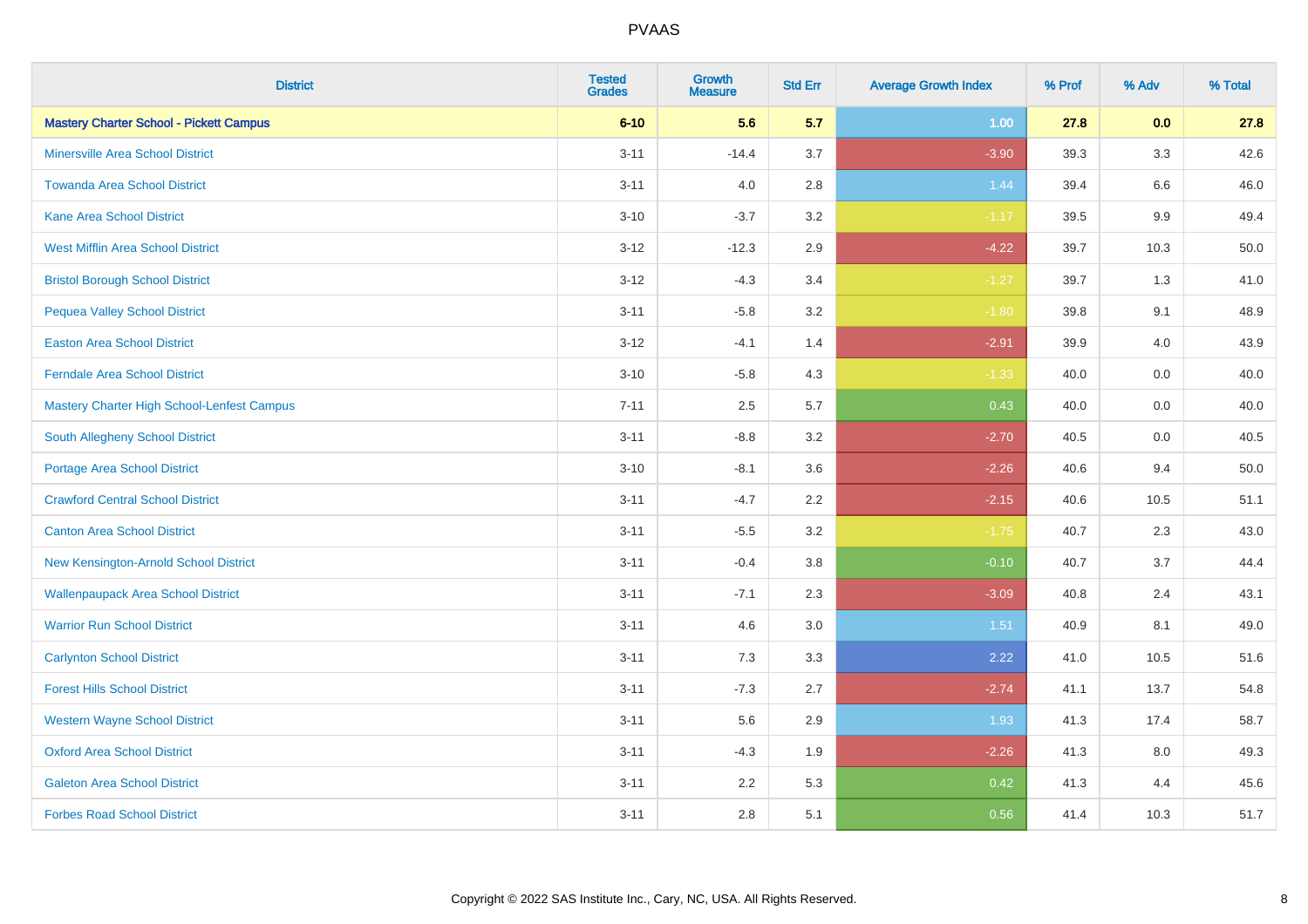| <b>District</b>                                         | <b>Tested</b><br><b>Grades</b> | <b>Growth</b><br><b>Measure</b> | <b>Std Err</b> | <b>Average Growth Index</b> | % Prof | % Adv   | % Total |
|---------------------------------------------------------|--------------------------------|---------------------------------|----------------|-----------------------------|--------|---------|---------|
| <b>Mastery Charter School - Pickett Campus</b>          | $6 - 10$                       | 5.6                             | 5.7            | 1.00                        | 27.8   | 0.0     | 27.8    |
| <b>Ringgold School District</b>                         | $3 - 11$                       | $-14.7$                         | 2.4            | $-6.04$                     | 41.5   | 7.9     | 49.4    |
| <b>Solanco School District</b>                          | $3 - 11$                       | $-11.0$                         | 2.0            | $-5.55$                     | 41.6   | 4.5     | 46.1    |
| North Schuylkill School District                        | $3 - 11$                       | $-1.0$                          | 2.4            | $-0.42$                     | 41.8   | 5.1     | 46.8    |
| <b>Penns Valley Area School District</b>                | $3 - 12$                       | 14.0                            | 2.9            | 4.80                        | 41.9   | 23.1    | 65.0    |
| <b>Muncy School District</b>                            | $3 - 11$                       | $-8.1$                          | 3.7            | $-2.21$                     | 42.0   | $3.8\,$ | 45.8    |
| <b>Berwick Area School District</b>                     | $3 - 11$                       | $-9.3$                          | 2.6            | $-3.59$                     | 42.1   | 5.5     | 47.6    |
| Pennsylvania Distance Learning Charter School           | $3 - 12$                       | 9.3                             | 4.2            | 2.22                        | 42.2   | 3.1     | 45.3    |
| <b>Pine Grove Area School District</b>                  | $3 - 11$                       | $-7.7$                          | 2.9            | $-2.66$                     | 42.3   | 7.7     | 50.0    |
| <b>Reach Cyber Charter School</b>                       | $3 - 11$                       | 8.1                             | 4.7            | 1.72                        | 42.4   | 4.6     | 47.0    |
| Mifflinburg Area School District                        | $3 - 11$                       | $-15.8$                         | 2.5            | $-6.30$                     | 42.4   | 4.0     | 46.4    |
| <b>Curwensville Area School District</b>                | $3 - 11$                       | $-27.9$                         | 4.1            | $-6.72$                     | 42.5   | 4.1     | 46.6    |
| <b>Governor Mifflin School District</b>                 | $3 - 11$                       | 4.1                             | 1.8            | 2.33                        | 42.5   | 7.2     | 49.7    |
| <b>Butler Area School District</b>                      | $3 - 11$                       | $-6.5$                          | 1.5            | $-4.26$                     | 42.5   | 9.4     | 51.9    |
| California Area School District                         | $3 - 10$                       | $-7.3$                          | 3.6            | $-2.02$                     | 42.6   | 9.8     | 52.5    |
| <b>Northwestern School District</b>                     | $3 - 11$                       | $-24.9$                         | 3.5            | $-7.13$                     | 42.6   | 2.9     | 45.6    |
| <b>Wattsburg Area School District</b>                   | $3 - 11$                       | 6.5                             | 2.7            | 2.43                        | 42.7   | 7.6     | 50.3    |
| <b>Chambersburg Area School District</b>                | $3 - 11$                       | $-9.5$                          | 1.3            | $-7.20$                     | 42.7   | 8.6     | 51.4    |
| <b>Agora Cyber Charter School</b>                       | $3 - 11$                       | 5.8                             | 2.6            | 2.28                        | 42.8   | 6.6     | 49.4    |
| <b>Union City Area School District</b>                  | $3 - 12$                       | $-10.2$                         | 3.6            | $-2.87$                     | 42.9   | 3.2     | 46.0    |
| <b>Claysburg-Kimmel School District</b>                 | $3 - 11$                       | $-5.7$                          | 4.0            | $-1.42$                     | 42.9   | 8.2     | 51.0    |
| Center For Student Learning Charter School At Pennsbury | $6 - 12$                       | $-2.9$                          | 6.1            | $-0.47$                     | 42.9   | 0.0     | 42.9    |
| <b>Hanover Area School District</b>                     | $3 - 11$                       | 2.2                             | 4.6            | 0.48                        | 42.9   | 5.7     | 48.6    |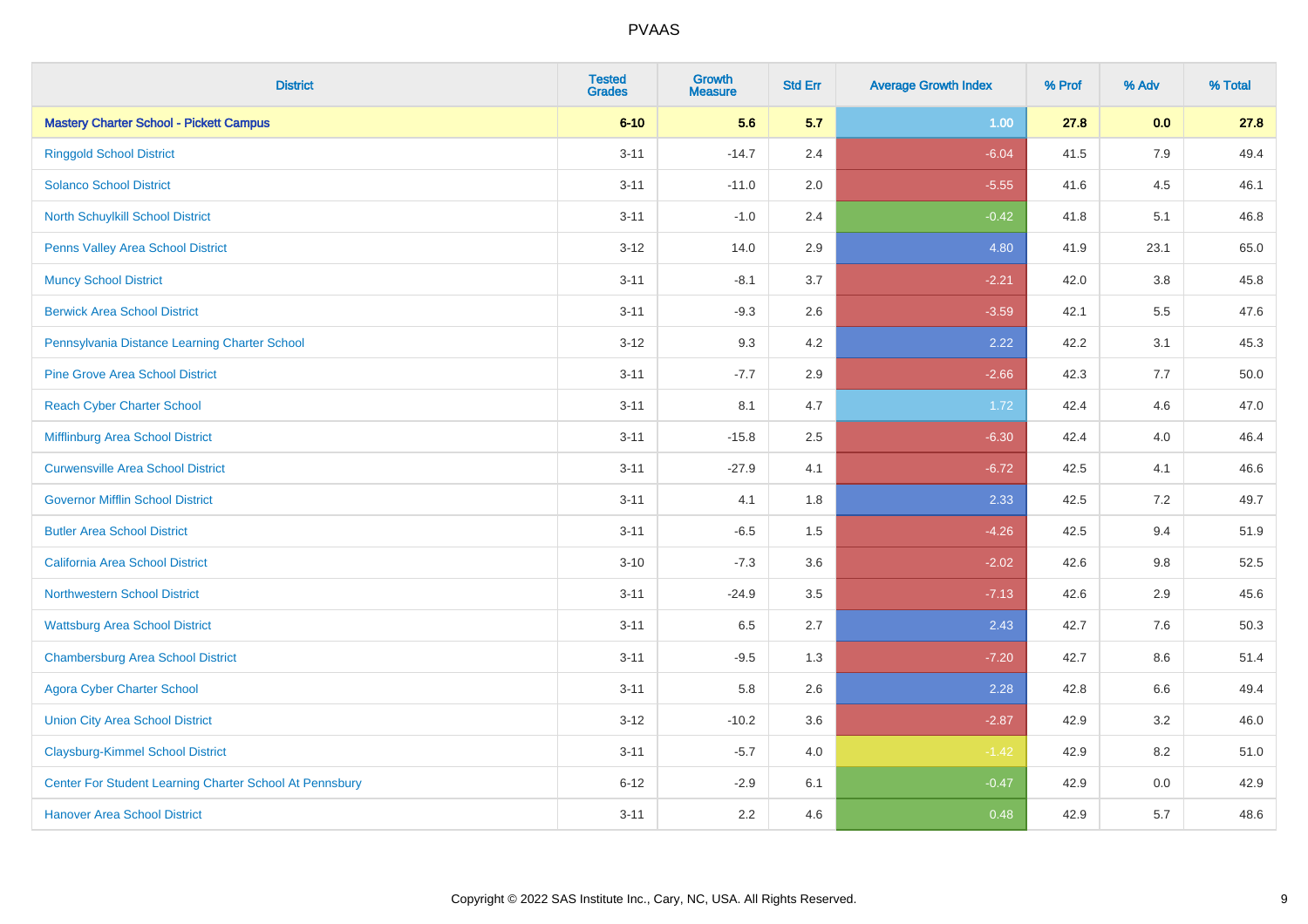| <b>District</b>                                | <b>Tested</b><br><b>Grades</b> | Growth<br><b>Measure</b> | <b>Std Err</b> | <b>Average Growth Index</b> | % Prof | % Adv   | % Total |
|------------------------------------------------|--------------------------------|--------------------------|----------------|-----------------------------|--------|---------|---------|
| <b>Mastery Charter School - Pickett Campus</b> | $6 - 10$                       | 5.6                      | 5.7            | 1.00                        | 27.8   | 0.0     | 27.8    |
| <b>Monessen City School District</b>           | $3 - 10$                       | 8.3                      | 4.5            | 1.85                        | 42.9   | 2.9     | 45.7    |
| <b>Clearfield Area School District</b>         | $3 - 10$                       | $-9.4$                   | 2.6            | $-3.56$                     | 43.0   | 3.1     | 46.1    |
| <b>Riverside School District</b>               | $3 - 11$                       | $-3.2$                   | 3.0            | $-1.09$                     | 43.0   | 9.0     | 52.0    |
| Meyersdale Area School District                | $3 - 11$                       | 4.2                      | 4.0            | 1.07                        | 43.1   | 6.9     | 50.0    |
| <b>Purchase Line School District</b>           | $3 - 12$                       | 1.7                      | 3.5            | 0.47                        | 43.1   | 5.4     | 48.5    |
| <b>Oley Valley School District</b>             | $3 - 11$                       | $-0.4$                   | 2.8            | $-0.15$                     | 43.1   | 12.9    | 56.0    |
| <b>Troy Area School District</b>               | $3 - 10$                       | $-4.3$                   | 3.4            | $-1.26$                     | 43.2   | 5.7     | 48.9    |
| <b>Benton Area School District</b>             | $3 - 10$                       | $-9.7$                   | 4.5            | $-2.18$                     | 43.2   | 5.4     | 48.6    |
| <b>Titusville Area School District</b>         | $3 - 11$                       | $-13.2$                  | 2.6            | $-4.99$                     | 43.2   | 4.8     | 48.0    |
| Hamburg Area School District                   | $3 - 11$                       | 8.9                      | 2.5            | 3.63                        | 43.5   | 8.2     | 51.7    |
| <b>Freedom Area School District</b>            | $3 - 11$                       | $-7.1$                   | 3.0            | $-2.37$                     | 43.8   | 4.2     | 47.9    |
| Jefferson-Morgan School District               | $3 - 10$                       | $-9.9$                   | 4.2            | $-2.35$                     | 43.8   | $4.2\,$ | 47.9    |
| <b>MaST Community Charter School</b>           | $3 - 10$                       | $-4.1$                   | 2.7            | $-1.52$                     | 44.0   | 9.5     | 53.4    |
| <b>Pottsgrove School District</b>              | $3 - 11$                       | 2.8                      | 2.0            | 1.35                        | 44.0   | 10.0    | 53.9    |
| <b>Williamsport Area School District</b>       | $3 - 11$                       | 1.9                      | 1.8            | 1.04                        | 44.1   | 12.8    | 56.9    |
| <b>Forest City Regional School District</b>    | $3 - 12$                       | $-6.0$                   | 3.0            | $-1.96$                     | 44.1   | 0.0     | 44.1    |
| <b>Bentworth School District</b>               | $3 - 11$                       | 5.7                      | 3.2            | 1.75                        | 44.2   | 19.5    | 63.6    |
| <b>Bangor Area School District</b>             | $3 - 12$                       | $-0.9$                   | 2.0            | $-0.43$                     | 44.3   | 4.7     | 49.0    |
| <b>Mastery Charter School - Hardy Williams</b> | $3 - 11$                       | 11.4                     | 3.4            | 3.33                        | 44.3   | 5.7     | 50.0    |
| Juniata Valley School District                 | $3 - 11$                       | $-3.9$                   | 3.5            | $-1.10$                     | 44.4   | 3.5     | 47.8    |
| Oil City Area School District                  | $3 - 11$                       | $-2.9$                   | 2.6            | $-1.08$                     | 44.4   | 5.8     | 50.2    |
| <b>Somerset Area School District</b>           | $3 - 11$                       | $-4.4$                   | 2.3            | $-1.93$                     | 44.4   | 14.9    | 59.3    |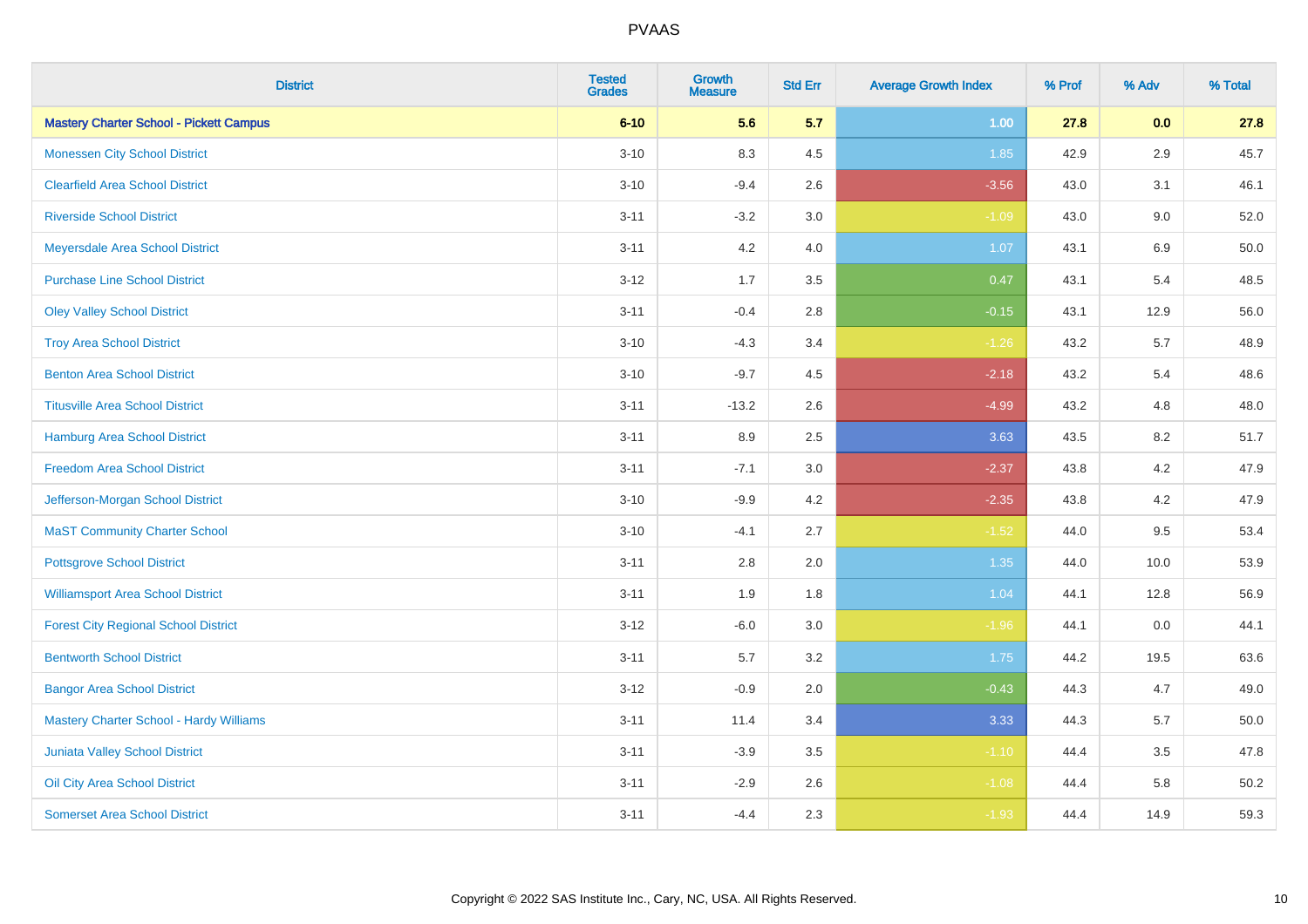| <b>District</b>                                | <b>Tested</b><br><b>Grades</b> | <b>Growth</b><br><b>Measure</b> | <b>Std Err</b> | <b>Average Growth Index</b> | % Prof | % Adv | % Total |
|------------------------------------------------|--------------------------------|---------------------------------|----------------|-----------------------------|--------|-------|---------|
| <b>Mastery Charter School - Pickett Campus</b> | $6 - 10$                       | 5.6                             | 5.7            | 1.00                        | 27.8   | 0.0   | 27.8    |
| <b>Highlands School District</b>               | $3 - 11$                       | $-7.4$                          | 2.7            | $-2.76$                     | 44.4   | 3.7   | 48.2    |
| <b>Tamaqua Area School District</b>            | $3 - 12$                       | $-8.2$                          | 2.5            | $-3.24$                     | 44.5   | 1.9   | 46.4    |
| <b>Montoursville Area School District</b>      | $3 - 12$                       | 10.8                            | 2.5            | 4.24                        | 44.6   | 20.1  | 64.8    |
| <b>Blue Ridge School District</b>              | $3 - 11$                       | $-0.5$                          | 3.6            | $-0.12$                     | 44.6   | 3.1   | 47.7    |
| <b>Chichester School District</b>              | $3 - 11$                       | $-2.7$                          | 2.3            | $-1.17$                     | 44.6   | 6.6   | 51.2    |
| <b>Bethlehem Area School District</b>          | $3 - 11$                       | 9.3                             | 1.1            | 8.15                        | 44.7   | 12.0  | 56.7    |
| <b>Keystone Central School District</b>        | $3 - 11$                       | $-5.1$                          | 2.0            | $-2.46$                     | 44.7   | 4.6   | 49.4    |
| <b>Pottsville Area School District</b>         | $3 - 12$                       | 4.4                             | 2.3            | 1.94                        | 44.8   | 5.4   | 50.2    |
| <b>Laurel Highlands School District</b>        | $3 - 11$                       | 4.3                             | 2.4            | 1.81                        | 44.9   | 9.6   | 54.5    |
| <b>Tunkhannock Area School District</b>        | $3 - 11$                       | 2.3                             | 2.2            | 1.01                        | 44.9   | 9.6   | 54.6    |
| <b>Upper Darby School District</b>             | $3 - 12$                       | 6.9                             | 1.5            | 4.62                        | 45.0   | 6.7   | 51.7    |
| <b>Hazleton Area School District</b>           | $3 - 11$                       | 9.6                             | 1.4            | 6.77                        | 45.0   | 7.8   | 52.9    |
| <b>Homer-Center School District</b>            | $3 - 11$                       | 9.7                             | 3.6            | 2.70                        | 45.1   | 17.2  | 62.3    |
| <b>Tuscarora School District</b>               | $3 - 11$                       | $-0.6$                          | 2.3            | $-0.27$                     | 45.1   | 8.1   | 53.2    |
| <b>Mid Valley School District</b>              | $3 - 10$                       | $-1.7$                          | 3.0            | $-0.55$                     | 45.1   | 7.8   | 52.9    |
| <b>Mount Carmel Area School District</b>       | $3 - 11$                       | $-0.6$                          | 3.1            | $-0.18$                     | 45.3   | 2.1   | 47.4    |
| Gettysburg Area School District                | $3 - 11$                       | $-4.0$                          | 2.1            | $-1.89$                     | 45.3   | 14.0  | 59.3    |
| <b>Milton Area School District</b>             | $3 - 11$                       | $-8.7$                          | 2.5            | $-3.52$                     | 45.4   | 6.9   | 52.3    |
| <b>Clarion Area School District</b>            | $3 - 11$                       | 10.3                            | 4.1            | 2.51                        | 45.4   | 14.6  | 60.0    |
| <b>Connellsville Area School District</b>      | $3 - 11$                       | 6.1                             | 2.0            | 3.05                        | 45.4   | 7.8   | 53.2    |
| South Williamsport Area School District        | $3 - 10$                       | $-5.7$                          | 2.5            | $-2.30$                     | 45.5   | 4.5   | 50.0    |
| <b>Scranton School District</b>                | $3 - 12$                       | $-2.9$                          | 2.4            | $-1.22$                     | 45.6   | 3.6   | 49.1    |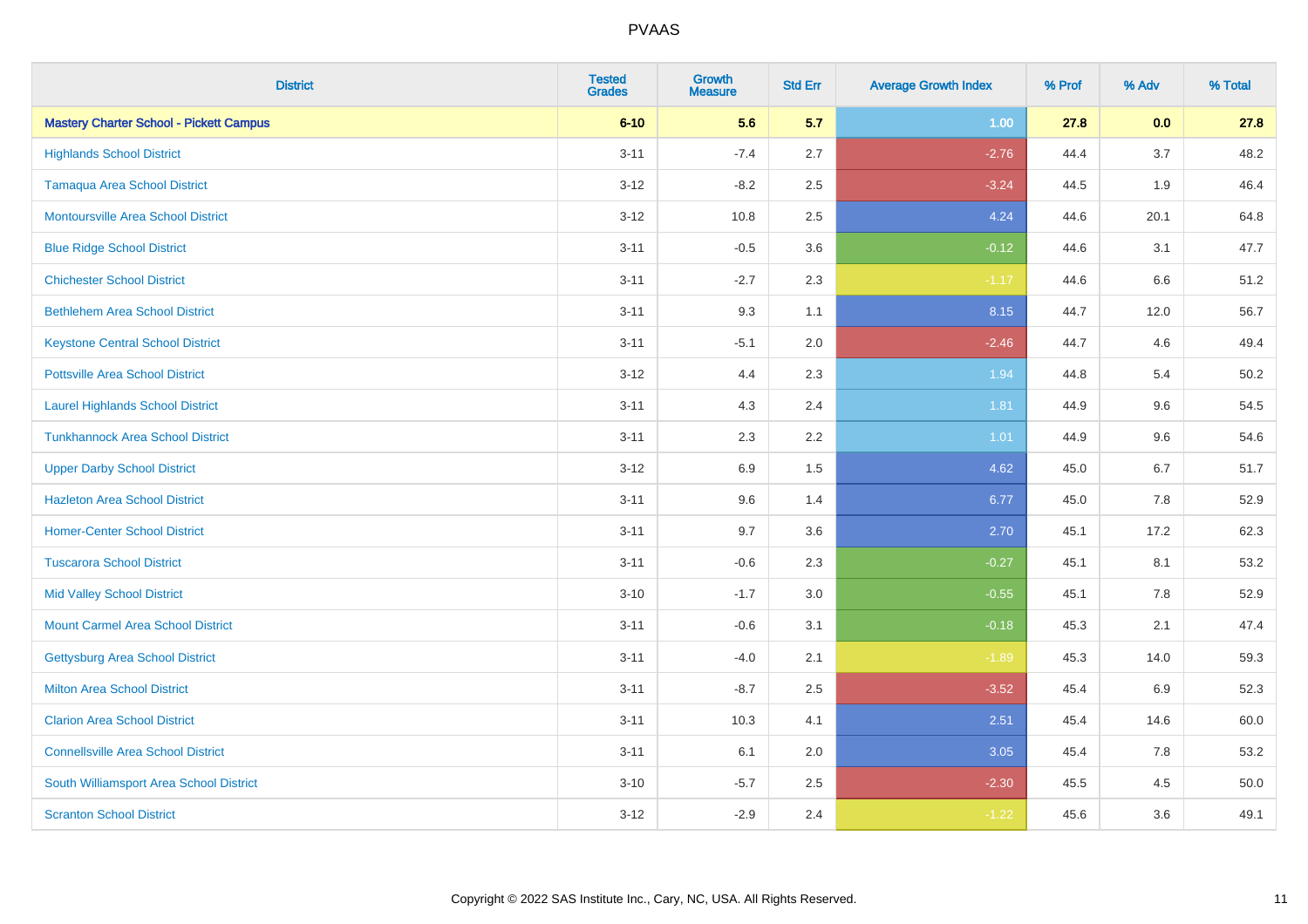| <b>District</b>                                 | <b>Tested</b><br><b>Grades</b> | Growth<br><b>Measure</b> | <b>Std Err</b> | <b>Average Growth Index</b> | % Prof | % Adv   | % Total |
|-------------------------------------------------|--------------------------------|--------------------------|----------------|-----------------------------|--------|---------|---------|
| <b>Mastery Charter School - Pickett Campus</b>  | $6 - 10$                       | 5.6                      | 5.7            | 1.00                        | 27.8   | 0.0     | 27.8    |
| Renaissance Academy Charter School              | $3 - 11$                       | 8.3                      | 3.3            | 2.54                        | 45.6   | 22.8    | 68.4    |
| Hatboro-Horsham School District                 | $3 - 11$                       | $-12.8$                  | 1.7            | $-7.47$                     | 45.6   | 7.2     | 52.8    |
| <b>Ridley School District</b>                   | $3 - 12$                       | 10.0                     | 1.6            | 6.10                        | 45.6   | 8.2     | 53.8    |
| Pocono Mountain School District                 | $3 - 12$                       | 6.8                      | 1.5            | 4.62                        | 45.8   | 5.0     | 50.7    |
| <b>East Stroudsburg Area School District</b>    | $3 - 11$                       | 0.1                      | 1.6            | 0.05                        | 45.8   | $7.8\,$ | 53.6    |
| <b>City CHS</b>                                 | $10 - 11$                      | 13.6                     | 2.7            | 5.12                        | 45.8   | 3.0     | 48.8    |
| <b>Bradford Area School District</b>            | $3 - 12$                       | $-9.3$                   | 2.4            | $-3.87$                     | 45.8   | 8.3     | 54.2    |
| <b>Cheltenham School District</b>               | $3 - 11$                       | $-1.4$                   | 2.1            | $-0.67$                     | 46.1   | 10.0    | 56.1    |
| <b>Elk Lake School District</b>                 | $3 - 11$                       | $-4.0$                   | 3.3            | $-1.23$                     | 46.2   | 3.3     | 49.4    |
| <b>Salisbury Township School District</b>       | $3 - 11$                       | 6.3                      | 3.6            | 1.77                        | 46.2   | 6.6     | 52.8    |
| <b>Eastern Lancaster County School District</b> | $3 - 12$                       | 4.5                      | 2.2            | 2.09                        | 46.3   | 11.4    | 57.6    |
| Pennsylvania Cyber Charter School               | $3 - 11$                       | 11.6                     | 1.5            | 7.54                        | 46.3   | 5.0     | 51.3    |
| Lehigh Valley Academy Regional Charter School   | $3 - 11$                       | 0.7                      | 2.3            | 0.32                        | 46.3   | 5.0     | 51.4    |
| <b>Middletown Area School District</b>          | $3 - 11$                       | $-5.3$                   | 2.6            | $-2.05$                     | 46.4   | 5.3     | 51.7    |
| <b>Warwick School District</b>                  | $3 - 11$                       | 5.2                      | 1.9            | 2.76                        | 46.4   | 17.0    | 63.3    |
| <b>Blue Mountain School District</b>            | $3 - 10$                       | $-5.8$                   | 2.3            | $-2.56$                     | 46.6   | 8.5     | 55.1    |
| <b>Chestnut Ridge School District</b>           | $3 - 12$                       | $-3.4$                   | 2.9            | $-1.17$                     | 46.6   | 5.8     | 52.4    |
| Penn-Delco School District                      | $3 - 11$                       | $-6.8$                   | 1.9            | $-3.51$                     | 46.6   | 3.2     | 49.8    |
| <b>Interboro School District</b>                | $3 - 12$                       | $-7.3$                   | 2.1            | $-3.43$                     | 46.6   | 4.8     | 51.4    |
| Jeannette City School District                  | $3 - 11$                       | $-4.3$                   | 3.8            | $-1.13$                     | 46.7   | 7.5     | 54.2    |
| <b>Montrose Area School District</b>            | $3 - 10$                       | $-5.5$                   | 3.0            | $-1.82$                     | 46.7   | 5.4     | 52.2    |
| <b>Pennridge School District</b>                | $3 - 10$                       | $-16.8$                  | 1.4            | $-11.59$                    | 46.8   | 8.0     | 54.9    |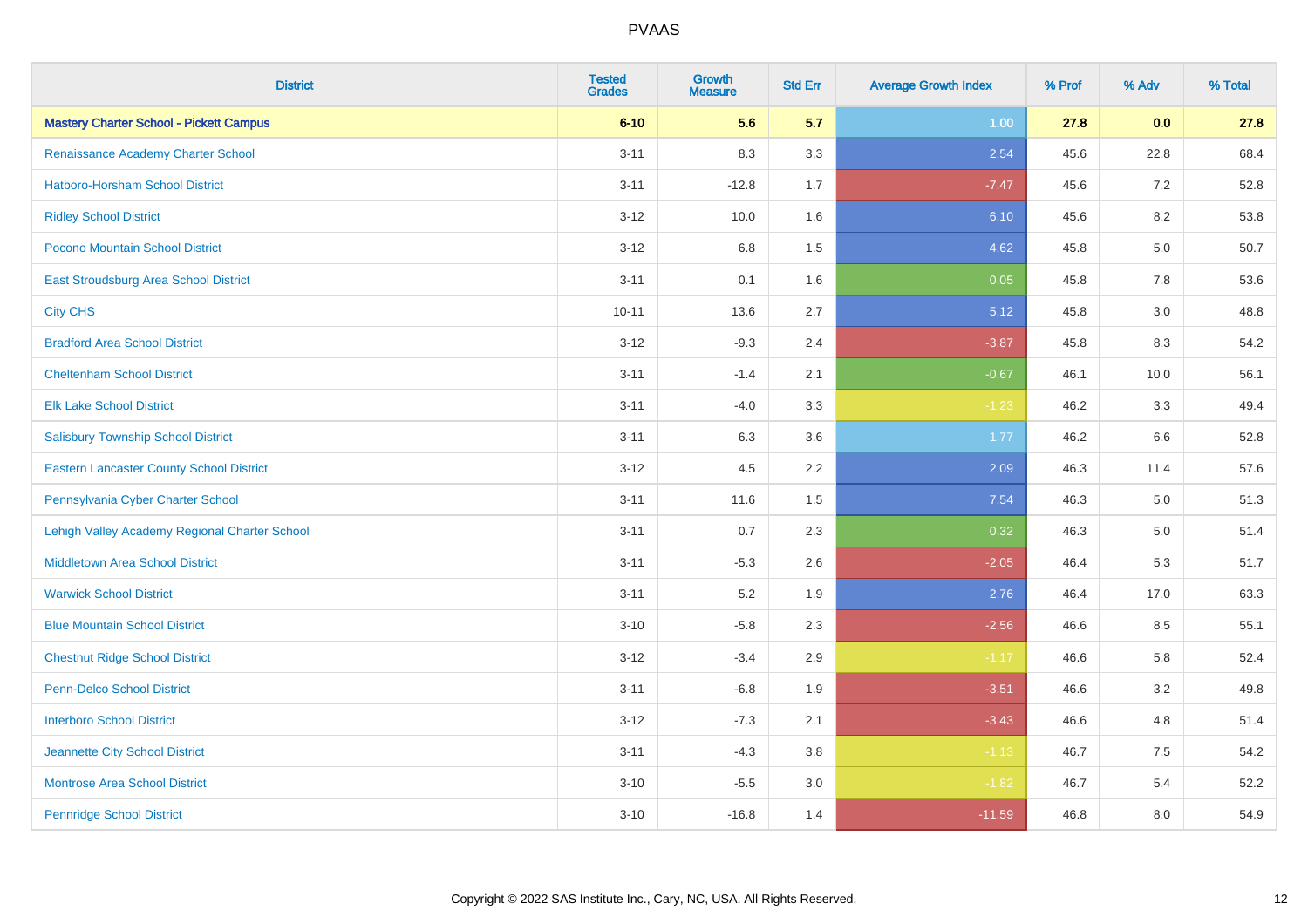| <b>District</b>                                    | <b>Tested</b><br><b>Grades</b> | Growth<br><b>Measure</b> | <b>Std Err</b> | <b>Average Growth Index</b> | % Prof | % Adv   | % Total |
|----------------------------------------------------|--------------------------------|--------------------------|----------------|-----------------------------|--------|---------|---------|
| <b>Mastery Charter School - Pickett Campus</b>     | $6 - 10$                       | 5.6                      | 5.7            | 1.00                        | 27.8   | 0.0     | 27.8    |
| <b>Athens Area School District</b>                 | $3 - 11$                       | 1.6                      | 2.5            | 0.64                        | 46.9   | $7.6\,$ | 54.5    |
| <b>Jersey Shore Area School District</b>           | $3 - 11$                       | 0.5                      | 2.6            | 0.21                        | 47.1   | 9.2     | 56.2    |
| <b>Mifflin County School District</b>              | $3 - 11$                       | 9.1                      | 1.7            | 5.49                        | 47.1   | 6.7     | 53.8    |
| <b>West Branch Area School District</b>            | $3 - 11$                       | 0.2                      | 3.8            | 0.05                        | 47.2   | 1.9     | 49.1    |
| <b>Penncrest School District</b>                   | $3 - 11$                       | 5.7                      | 2.2            | 2.57                        | 47.2   | 7.1     | 54.3    |
| <b>Commonwealth Charter Academy Charter School</b> | $3 - 10$                       | 9.1                      | 1.9            | 4.90                        | 47.2   | 9.1     | 56.3    |
| <b>New Foundations Charter School</b>              | $3 - 11$                       | 5.4                      | 2.2            | 2.41                        | 47.2   | 2.5     | 49.8    |
| <b>Cornwall-Lebanon School District</b>            | $3 - 11$                       | 8.3                      | 1.6            | 5.08                        | 47.2   | 8.4     | 55.6    |
| <b>Northern Cambria School District</b>            | $3 - 11$                       | 10.0                     | 3.3            | 3.04                        | 47.4   | 5.1     | 52.6    |
| <b>Cranberry Area School District</b>              | $3 - 12$                       | 9.2                      | 3.0            | 3.04                        | 47.5   | 10.2    | 57.6    |
| <b>Greensburg Salem School District</b>            | $3 - 11$                       | $-4.4$                   | 2.4            | $-1.88$                     | 47.6   | 4.9     | 52.4    |
| Indiana Area School District                       | $3 - 11$                       | $-5.3$                   | 2.3            | $-2.28$                     | 47.6   | 18.4    | 66.1    |
| <b>Bellefonte Area School District</b>             | $3 - 11$                       | $-0.4$                   | 2.2            | $-0.17$                     | 47.6   | 10.6    | 58.2    |
| Altoona Area School District                       | $3 - 12$                       | 3.3                      | 1.6            | 1.99                        | 47.7   | 8.2     | 55.9    |
| <b>Susquenita School District</b>                  | $3 - 11$                       | $-0.1$                   | 2.8            | $-0.01$                     | 47.7   | 10.1    | 57.8    |
| <b>North Star School District</b>                  | $3 - 11$                       | $-8.7$                   | 3.5            | $-2.51$                     | 47.8   | 6.0     | 53.7    |
| <b>Spring Cove School District</b>                 | $3 - 11$                       | 3.4                      | 2.5            | 1.33                        | 47.8   | 12.7    | 60.4    |
| <b>Leechburg Area School District</b>              | $3 - 11$                       | 4.4                      | 4.0            | 1.09                        | 47.8   | 19.6    | 67.4    |
| Southern Tioga School District                     | $3 - 11$                       | $-11.5$                  | 2.7            | $-4.25$                     | 47.8   | 6.4     | 54.3    |
| <b>Panther Valley School District</b>              | $3 - 12$                       | $-0.6$                   | 3.3            | $-0.19$                     | 47.9   | 4.3     | 52.1    |
| <b>Stroudsburg Area School District</b>            | $3 - 11$                       | 5.5                      | 1.9            | 2.88                        | 48.1   | 4.2     | 52.3    |
| <b>Conemaugh Valley School District</b>            | $3 - 12$                       | $-3.2$                   | 4.1            | $-0.78$                     | 48.2   | 5.6     | 53.7    |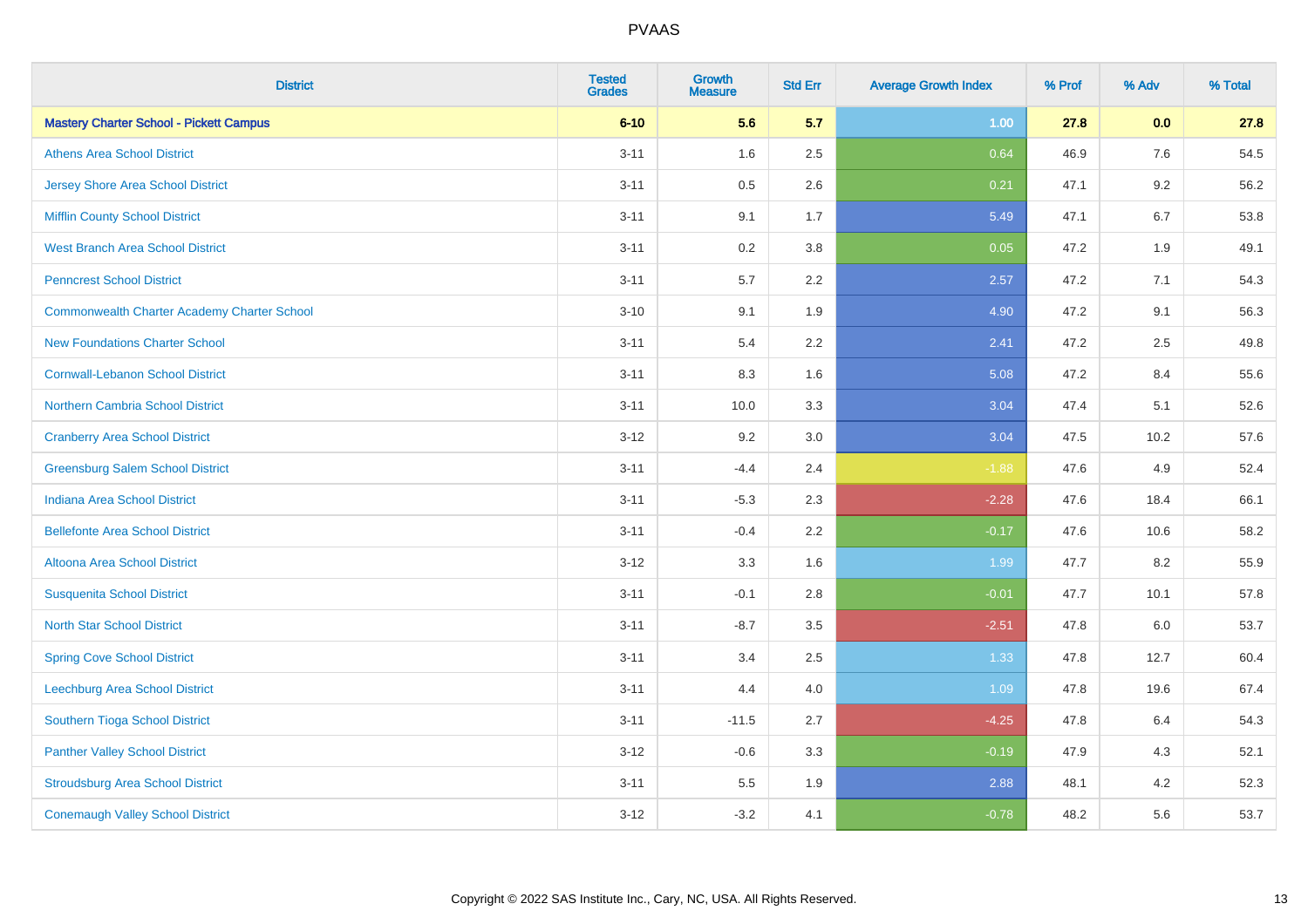| <b>District</b>                                | <b>Tested</b><br><b>Grades</b> | <b>Growth</b><br><b>Measure</b> | <b>Std Err</b> | <b>Average Growth Index</b> | % Prof | % Adv | % Total |
|------------------------------------------------|--------------------------------|---------------------------------|----------------|-----------------------------|--------|-------|---------|
| <b>Mastery Charter School - Pickett Campus</b> | $6 - 10$                       | 5.6                             | 5.7            | 1.00                        | 27.8   | 0.0   | 27.8    |
| <b>Sharon City School District</b>             | $3 - 11$                       | 4.9                             | 2.6            | 1.87                        | 48.2   | 5.3   | 53.4    |
| <b>Iroquois School District</b>                | $3 - 11$                       | 13.1                            | 3.0            | 4.35                        | 48.2   | 7.8   | 56.0    |
| <b>Franklin Area School District</b>           | $3 - 11$                       | 6.6                             | 2.8            | 2.34                        | 48.2   | 4.5   | 52.7    |
| <b>East Lycoming School District</b>           | $3 - 11$                       | $-6.0$                          | 2.7            | $-2.24$                     | 48.3   | 4.2   | 52.5    |
| <b>Trinity Area School District</b>            | $3 - 11$                       | $-5.4$                          | 2.0            | $-2.71$                     | 48.3   | 11.8  | 60.1    |
| <b>Bald Eagle Area School District</b>         | $3 - 11$                       | $-2.1$                          | 2.7            | $-0.75$                     | 48.4   | 9.4   | 57.7    |
| <b>Bedford Area School District</b>            | $3 - 11$                       | 2.5                             | 2.6            | 0.93                        | 48.5   | 10.0  | 58.5    |
| <b>Fort Leboeuf School District</b>            | $3 - 11$                       | 11.7                            | 2.5            | 4.73                        | 48.5   | 21.1  | 69.6    |
| <b>Moshannon Valley School District</b>        | $3 - 10$                       | $-7.0$                          | 3.4            | $-2.01$                     | 48.5   | 0.0   | 48.5    |
| <b>Lakeland School District</b>                | $3 - 11$                       | 1.1                             | 2.8            | 0.38                        | 48.6   | 3.7   | 52.3    |
| <b>Montgomery Area School District</b>         | $3 - 11$                       | 10.7                            | 3.6            | 2.96                        | 48.7   | 12.4  | 61.1    |
| <b>Wilson Area School District</b>             | $3 - 11$                       | 6.0                             | 2.6            | 2.30                        | 48.7   | 8.5   | 57.2    |
| <b>Saucon Valley School District</b>           | $3 - 11$                       | 14.7                            | 2.5            | 5.98                        | 48.7   | 20.2  | 69.0    |
| <b>Harbor Creek School District</b>            | $3 - 11$                       | $-7.1$                          | 2.7            | $-2.67$                     | 48.8   | 15.2  | 64.0    |
| <b>Berlin Brothersvalley School District</b>   | $3 - 11$                       | 4.0                             | 4.2            | 0.96                        | 48.8   | 14.0  | 62.8    |
| <b>Eastern Lebanon County School District</b>  | $3 - 11$                       | 8.6                             | 2.2            | 3.84                        | 48.8   | 11.4  | 60.3    |
| <b>Ridgway Area School District</b>            | $3 - 11$                       | $-14.5$                         | 4.1            | $-3.56$                     | 49.0   | 9.8   | 58.8    |
| <b>Shaler Area School District</b>             | $3 - 11$                       | $-0.8$                          | 1.9            | $-0.43$                     | 49.1   | 9.6   | 58.7    |
| <b>Brandywine Heights Area School District</b> | $3 - 11$                       | $-4.9$                          | 2.7            | $-1.81$                     | 49.2   | 8.2   | 57.4    |
| <b>Wellsboro Area School District</b>          | $3 - 11$                       | $-12.4$                         | 3.0            | $-4.11$                     | 49.2   | 11.9  | 61.1    |
| <b>Lower Dauphin School District</b>           | $3 - 11$                       | 0.6                             | 1.9            | 0.33                        | 49.2   | 12.6  | 61.8    |
| <b>Brockway Area School District</b>           | $3 - 11$                       | 0.6                             | 3.6            | 0.16                        | 49.2   | 7.7   | 56.9    |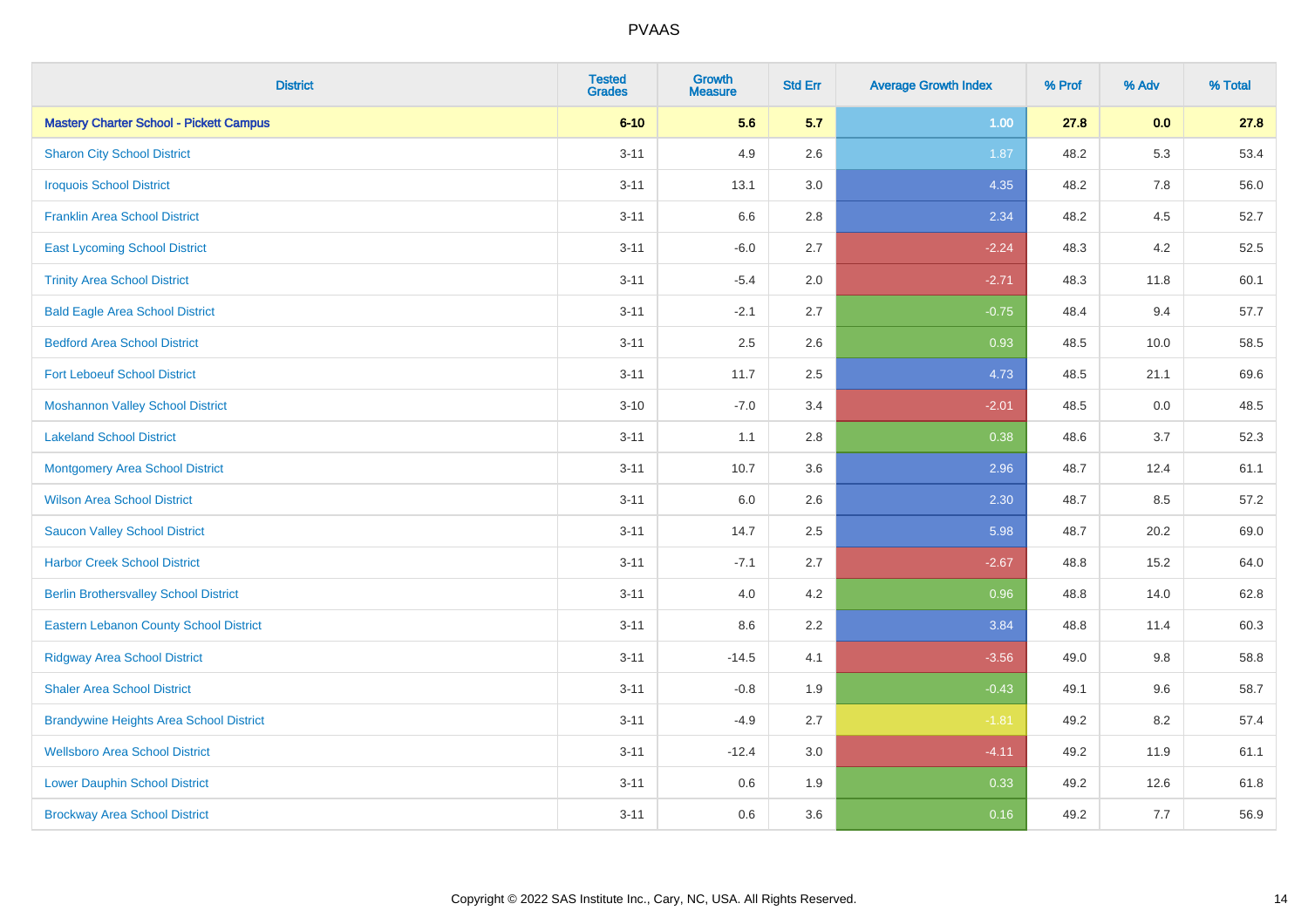| <b>District</b>                                | <b>Tested</b><br><b>Grades</b> | <b>Growth</b><br><b>Measure</b> | <b>Std Err</b> | <b>Average Growth Index</b> | % Prof | % Adv | % Total |
|------------------------------------------------|--------------------------------|---------------------------------|----------------|-----------------------------|--------|-------|---------|
| <b>Mastery Charter School - Pickett Campus</b> | $6 - 10$                       | 5.6                             | 5.7            | 1.00                        | 27.8   | 0.0   | 27.8    |
| <b>Whitehall-Coplay School District</b>        | $3 - 11$                       | 6.1                             | 1.8            | 3.45                        | 49.3   | 7.4   | 56.6    |
| <b>Avella Area School District</b>             | $3 - 12$                       | $-0.3$                          | 4.7            | $-0.05$                     | 49.3   | 14.5  | 63.8    |
| <b>Wyoming Valley West School District</b>     | $3 - 11$                       | $-2.2$                          | 2.4            | $-0.91$                     | 49.4   | 3.0   | 52.4    |
| <b>Susquehanna Community School District</b>   | $3 - 11$                       | $-2.8$                          | 4.2            | $-0.66$                     | 49.4   | 6.9   | 56.3    |
| <b>Riverside Beaver County School District</b> | $3 - 11$                       | $-14.0$                         | 3.0            | $-4.64$                     | 49.4   | 8.8   | 58.2    |
| <b>Mohawk Area School District</b>             | $3 - 11$                       | $-7.5$                          | 3.1            | $-2.45$                     | 49.4   | 11.0  | 60.4    |
| <b>Twin Valley School District</b>             | $3 - 12$                       | $-3.6$                          | 2.1            | $-1.69$                     | 49.6   | 7.1   | 56.8    |
| Schuylkill Haven Area School District          | $3 - 11$                       | $-15.3$                         | 3.1            | $-4.87$                     | 49.7   | 2.4   | 52.1    |
| <b>Moniteau School District</b>                | $3 - 11$                       | $-11.8$                         | 3.3            | $-3.56$                     | 50.0   | 6.3   | 56.3    |
| <b>Waynesboro Area School District</b>         | $3 - 12$                       | $-6.1$                          | 1.9            | $-3.20$                     | 50.0   | 6.8   | 56.8    |
| <b>Apollo-Ridge School District</b>            | $3 - 12$                       | $-4.7$                          | 3.7            | $-1.24$                     | 50.0   | 10.0  | 60.0    |
| <b>Burgettstown Area School District</b>       | $3 - 11$                       | $-2.1$                          | 3.4            | $-0.62$                     | 50.0   | 1.4   | 51.4    |
| South Side Area School District                | $3 - 11$                       | $-1.6$                          | 3.3            | $-0.48$                     | 50.0   | 6.8   | 56.8    |
| <b>Elizabethtown Area School District</b>      | $3 - 12$                       | $-0.9$                          | 1.9            | $-0.47$                     | 50.0   | 11.2  | 61.2    |
| <b>Glendale School District</b>                | $3 - 10$                       | $-0.9$                          | 3.7            | $-0.24$                     | 50.0   | 5.4   | 55.4    |
| Insight PA Cyber Charter School                | $3 - 11$                       | 0.7                             | 5.7            | 0.12                        | 50.0   | 4.8   | 54.8    |
| <b>Oswayo Valley School District</b>           | $3 - 12$                       | 8.5                             | 5.0            | 1.68                        | 50.0   | 16.7  | 66.7    |
| Pen Argyl Area School District                 | $3 - 12$                       | 9.2                             | 2.7            | 3.46                        | 50.0   | 12.6  | 62.6    |
| <b>Greenwood School District</b>               | $3 - 11$                       | 15.9                            | 3.9            | 4.11                        | 50.0   | 25.0  | 75.0    |
| <b>Great Valley School District</b>            | $3 - 11$                       | 15.0                            | 1.9            | 7.98                        | 50.0   | 35.0  | 85.0    |
| <b>Centennial School District</b>              | $3 - 10$                       | 7.1                             | 1.7            | 4.29                        | 50.1   | 8.7   | 58.9    |
| Ambridge Area School District                  | $3 - 12$                       | 9.1                             | 2.6            | 3.46                        | 50.4   | 10.7  | 61.1    |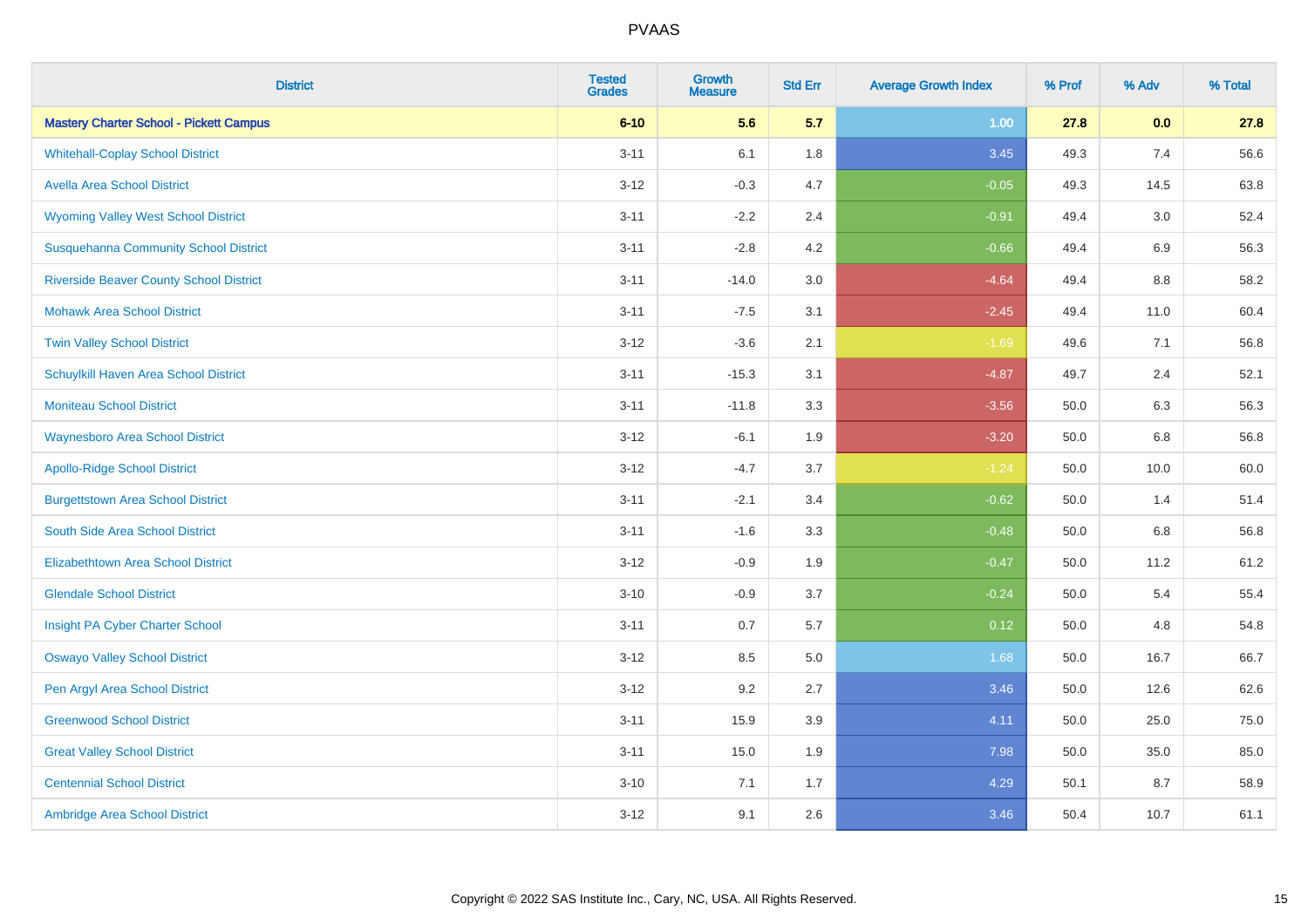| <b>District</b>                                | <b>Tested</b><br><b>Grades</b> | Growth<br><b>Measure</b> | <b>Std Err</b> | <b>Average Growth Index</b> | % Prof | % Adv | % Total |
|------------------------------------------------|--------------------------------|--------------------------|----------------|-----------------------------|--------|-------|---------|
| <b>Mastery Charter School - Pickett Campus</b> | $6 - 10$                       | 5.6                      | 5.7            | 1.00                        | 27.8   | 0.0   | 27.8    |
| Philadelphia Academy Charter School            | $3 - 11$                       | $-8.9$                   | 2.9            | $-3.04$                     | 50.5   | 2.9   | 53.4    |
| <b>Exeter Township School District</b>         | $3 - 11$                       | $-10.4$                  | 1.9            | $-5.44$                     | 50.6   | 2.7   | 53.3    |
| Shenango Area School District                  | $3 - 11$                       | $-2.6$                   | 3.3            | $-0.79$                     | 50.6   | 13.9  | 64.6    |
| <b>Keystone School District</b>                | $3 - 11$                       | 3.1                      | 3.3            | 0.94                        | 50.6   | 6.5   | 57.1    |
| <b>Steel Valley School District</b>            | $3 - 11$                       | 6.5                      | 3.4            | 1.89                        | 50.7   | 5.6   | 56.3    |
| <b>Cocalico School District</b>                | $3 - 11$                       | 10.6                     | 2.0            | 5.18                        | 50.8   | 14.1  | 64.8    |
| <b>Yough School District</b>                   | $3 - 10$                       | $-6.6$                   | 2.7            | $-2.43$                     | 50.8   | 4.0   | 54.8    |
| <b>Dubois Area School District</b>             | $3 - 11$                       | $-6.2$                   | 2.0            | $-3.07$                     | 50.9   | 13.4  | 64.3    |
| <b>Cambria Heights School District</b>         | $3 - 10$                       | $-4.1$                   | 3.1            | $-1.32$                     | 51.0   | 6.0   | 57.0    |
| Daniel Boone Area School District              | $3 - 12$                       | 5.7                      | 2.0            | 2.88                        | 51.0   | 11.5  | 62.6    |
| <b>Plum Borough School District</b>            | $3 - 11$                       | $-11.3$                  | 2.2            | $-5.19$                     | 51.1   | 9.0   | 60.1    |
| Northeastern York School District              | $3 - 11$                       | 5.9                      | 2.0            | 3.03                        | 51.1   | 16.6  | 67.6    |
| <b>Lehighton Area School District</b>          | $3 - 11$                       | $-1.6$                   | 2.3            | $-0.70$                     | 51.1   | 5.6   | 56.7    |
| <b>Valley Grove School District</b>            | $3 - 10$                       | $-3.7$                   | 3.7            | $-1.01$                     | 51.2   | 6.1   | 57.3    |
| Millville Area School District                 | $3 - 12$                       | $-0.9$                   | 4.7            | $-0.18$                     | 51.4   | 5.4   | 56.8    |
| <b>Central Fulton School District</b>          | $3 - 11$                       | $-0.5$                   | 3.5            | $-0.14$                     | 51.4   | 8.6   | 60.0    |
| <b>Newport School District</b>                 | $3 - 12$                       | 1.4                      | 3.5            | 0.41                        | 51.5   | 10.3  | 61.8    |
| <b>Armstrong School District</b>               | $3 - 11$                       | 2.6                      | 1.7            | 1.53                        | 51.5   | 6.1   | 57.6    |
| Northern Bedford County School District        | $3 - 11$                       | 16.5                     | 3.6            | 4.58                        | 51.7   | 20.0  | 71.7    |
| <b>Elizabeth Forward School District</b>       | $3 - 11$                       | $-8.4$                   | 2.4            | $-3.41$                     | 51.7   | 4.0   | 55.7    |
| <b>Conewago Valley School District</b>         | $3 - 12$                       | $-0.9$                   | 2.0            | $-0.45$                     | 51.7   | 9.6   | 61.3    |
| <b>Millersburg Area School District</b>        | $3 - 11$                       | 6.2                      | 3.8            | 1.63                        | 51.8   | 7.4   | 59.3    |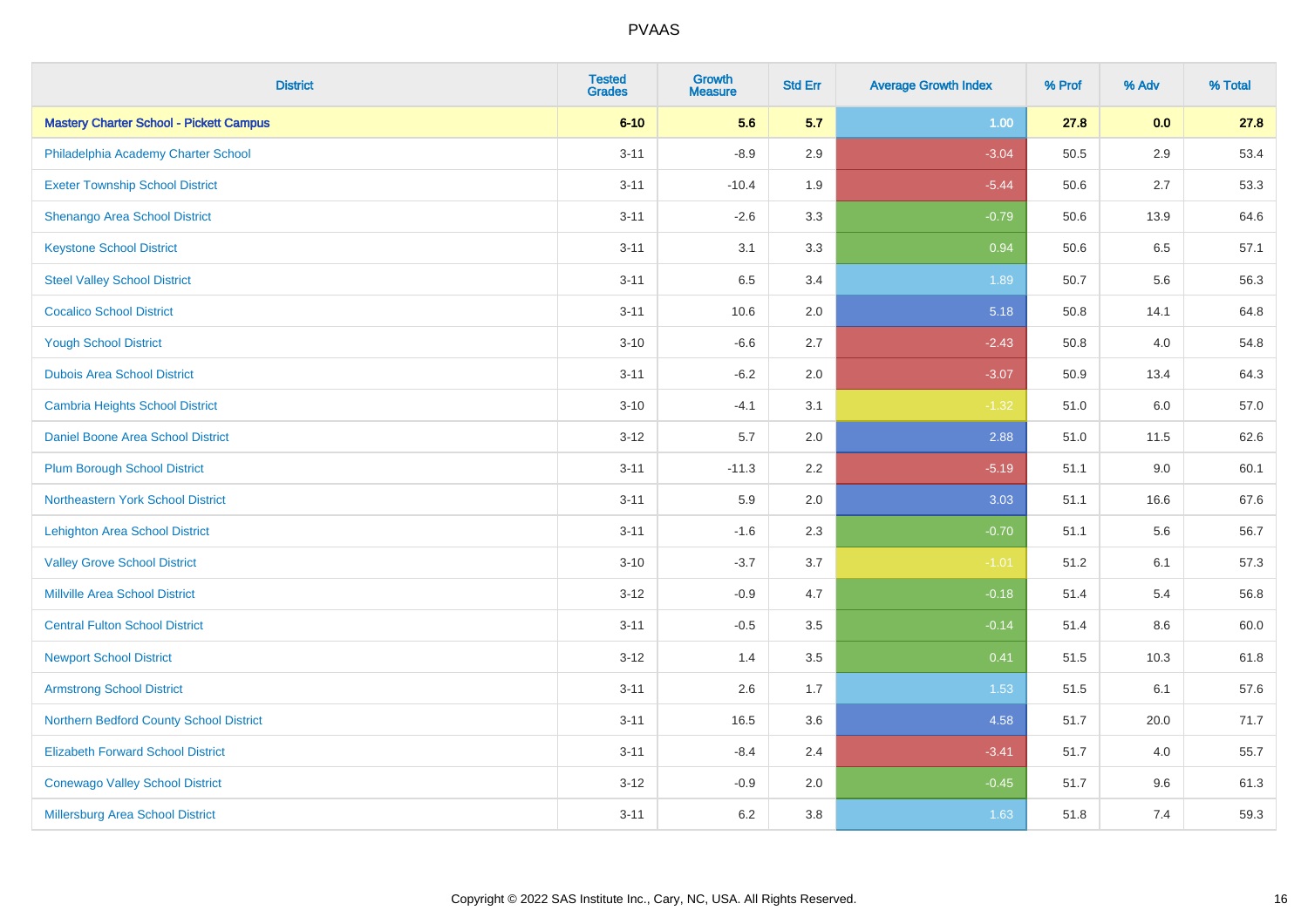| <b>District</b>                                | <b>Tested</b><br><b>Grades</b> | <b>Growth</b><br><b>Measure</b> | <b>Std Err</b> | <b>Average Growth Index</b> | % Prof | % Adv | % Total |
|------------------------------------------------|--------------------------------|---------------------------------|----------------|-----------------------------|--------|-------|---------|
| <b>Mastery Charter School - Pickett Campus</b> | $6 - 10$                       | 5.6                             | 5.7            | 1.00                        | 27.8   | 0.0   | 27.8    |
| <b>Penn Manor School District</b>              | $3 - 11$                       | $-0.4$                          | 1.6            | $-0.25$                     | 51.9   | 12.6  | 64.5    |
| <b>Brentwood Borough School District</b>       | $3 - 11$                       | $-5.3$                          | 3.0            | $-1.72$                     | 52.0   | 6.1   | 58.2    |
| <b>North Pocono School District</b>            | $3 - 11$                       | $-2.3$                          | 3.4            | $-0.68$                     | 52.0   | 16.4  | 68.5    |
| <b>Conrad Weiser Area School District</b>      | $3 - 11$                       | 3.6                             | 2.2            | 1.63                        | 52.1   | 2.1   | 54.2    |
| <b>Reynolds School District</b>                | $3 - 10$                       | 0.5                             | 3.4            | 0.16                        | 52.1   | 7.0   | 59.2    |
| <b>Octorara Area School District</b>           | $3 - 11$                       | 9.1                             | 2.4            | 3.82                        | 52.1   | 8.5   | 60.6    |
| <b>Gateway School District</b>                 | $3 - 11$                       | 0.8                             | 2.2            | 0.38                        | 52.1   | 13.8  | 65.9    |
| <b>Dover Area School District</b>              | $3 - 12$                       | 6.0                             | 2.1            | 2.94                        | 52.2   | 6.0   | 58.2    |
| <b>Sayre Area School District</b>              | $3 - 11$                       | 11.2                            | 3.5            | 3.20                        | 52.2   | 7.5   | 59.7    |
| <b>Hanover Public School District</b>          | $3 - 11$                       | 5.2                             | 2.8            | 1.83                        | 52.2   | 14.4  | 66.7    |
| <b>Wayne Highlands School District</b>         | $3 - 11$                       | 7.8                             | 2.4            | 3.23                        | 52.3   | 13.1  | 65.4    |
| Northampton Area School District               | $3 - 11$                       | $4.0\,$                         | 1.6            | 2.51                        | 52.3   | 10.8  | 63.1    |
| <b>Kennett Consolidated School District</b>    | $3 - 11$                       | 4.8                             | 1.8            | 2.61                        | 52.5   | 10.7  | 63.2    |
| <b>Wilson School District</b>                  | $3 - 12$                       | 8.8                             | 1.5            | 5.96                        | 52.6   | 14.6  | 67.2    |
| <b>Mount Pleasant Area School District</b>     | $3 - 11$                       | $-5.0$                          | 2.6            | $-1.93$                     | 52.6   | 0.0   | 52.6    |
| <b>Old Forge School District</b>               | $3 - 12$                       | $-5.9$                          | 3.4            | $-1.73$                     | 52.9   | 7.1   | 60.0    |
| <b>Line Mountain School District</b>           | $3 - 11$                       | 4.1                             | 3.2            | 1.27                        | 52.9   | 9.2   | 62.1    |
| <b>Haverford Township School District</b>      | $3 - 11$                       | 8.0                             | 1.5            | 5.27                        | 53.0   | 25.5  | 78.6    |
| <b>Allegheny Valley School District</b>        | $3 - 11$                       | 8.5                             | 3.9            | 2.17                        | 53.1   | 12.2  | 65.3    |
| South Butler County School District            | $3 - 10$                       | 3.9                             | $2.5\,$        | 1.54                        | 53.1   | 16.6  | 69.7    |
| Karns City Area School District                | $3 - 11$                       | $-6.0$                          | 2.9            | $-2.03$                     | 53.1   | 8.3   | 61.5    |
| <b>Shippensburg Area School District</b>       | $3 - 11$                       | 9.3                             | 1.9            | 4.84                        | 53.1   | 10.2  | 63.3    |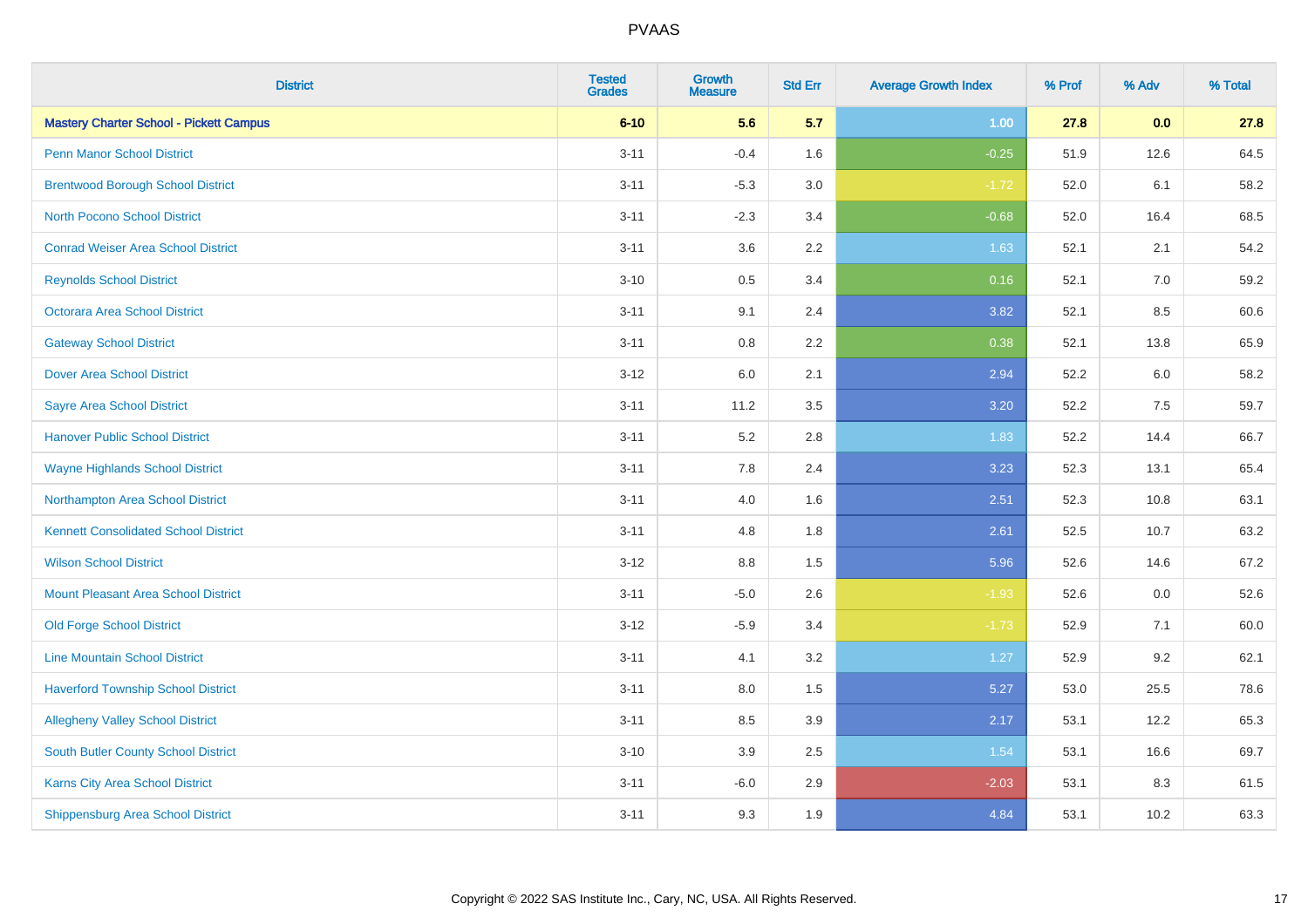| <b>District</b>                                | <b>Tested</b><br><b>Grades</b> | Growth<br><b>Measure</b> | <b>Std Err</b> | <b>Average Growth Index</b> | % Prof | % Adv | % Total |
|------------------------------------------------|--------------------------------|--------------------------|----------------|-----------------------------|--------|-------|---------|
| <b>Mastery Charter School - Pickett Campus</b> | $6 - 10$                       | 5.6                      | 5.7            | 1.00                        | 27.8   | 0.0   | 27.8    |
| <b>Manheim Township School District</b>        | $3 - 12$                       | $-0.9$                   | 1.6            | $-0.58$                     | 53.2   | 15.5  | 68.7    |
| <b>Manheim Central School District</b>         | $3 - 11$                       | 2.1                      | 2.1            | 1.01                        | 53.2   | 11.6  | 64.8    |
| <b>Keystone Oaks School District</b>           | $3 - 11$                       | 5.5                      | 2.6            | 2.07                        | 53.2   | 12.1  | 65.4    |
| <b>Central Dauphin School District</b>         | $3 - 11$                       | 4.4                      | 1.3            | 3.32                        | 53.3   | 7.4   | 60.7    |
| Northwestern Lehigh School District            | $3 - 11$                       | 2.2                      | 2.3            | 0.93                        | 53.3   | 9.7   | 63.0    |
| Allegheny-Clarion Valley School District       | $3 - 10$                       | 7.8                      | 4.7            | 1.65                        | 53.3   | 3.3   | 56.7    |
| <b>Northgate School District</b>               | $3 - 11$                       | 6.3                      | 3.6            | 1.73                        | 53.3   | 16.7  | 70.0    |
| <b>Greenville Area School District</b>         | $3 - 11$                       | 0.7                      | 2.9            | 0.26                        | 53.4   | 6.9   | 60.3    |
| <b>York Suburban School District</b>           | $3 - 11$                       | 10.1                     | 2.1            | 4.91                        | 53.5   | 27.8  | 81.3    |
| <b>Hempfield Area School District</b>          | $3 - 12$                       | 4.6                      | 1.6            | 2.86                        | 53.5   | 20.1  | 73.6    |
| <b>South Park School District</b>              | $3 - 11$                       | $-11.3$                  | 2.7            | $-4.23$                     | 53.5   | 13.7  | 67.3    |
| <b>Fleetwood Area School District</b>          | $3 - 10$                       | 12.2                     | 2.2            | 5.68                        | 53.5   | 11.6  | 65.2    |
| <b>Camp Hill School District</b>               | $3 - 12$                       | 2.3                      | 3.0            | 0.78                        | 53.6   | 17.5  | 71.1    |
| <b>Valley View School District</b>             | $3 - 11$                       | 18.1                     | 2.4            | 7.42                        | 53.7   | 14.7  | 68.4    |
| <b>Central Columbia School District</b>        | $3 - 12$                       | $-4.8$                   | 2.6            | $-1.86$                     | 53.7   | 14.8  | 68.5    |
| <b>Perkiomen Valley School District</b>        | $3 - 11$                       | $-3.5$                   | 1.6            | $-2.18$                     | 53.8   | 13.4  | 67.2    |
| <b>Palisades School District</b>               | $3 - 11$                       | $-8.7$                   | 2.8            | $-3.06$                     | 53.8   | 6.7   | 60.5    |
| <b>Conemaugh Township Area School District</b> | $3 - 12$                       | $-3.7$                   | 3.4            | $-1.09$                     | 53.8   | 17.6  | 71.4    |
| <b>Wyoming Area School District</b>            | $3 - 10$                       | $-1.3$                   | 2.6            | $-0.50$                     | 53.8   | 10.8  | 64.6    |
| <b>West York Area School District</b>          | $3 - 12$                       | 3.2                      | 2.3            | 1.38                        | 53.8   | 4.4   | 58.2    |
| <b>Girard School District</b>                  | $3 - 11$                       | $-0.6$                   | 2.7            | $-0.22$                     | 53.9   | 15.6  | 69.6    |
| <b>Hampton Township School District</b>        | $3 - 11$                       | 5.1                      | 2.2            | 2.35                        | 54.0   | 28.2  | 82.2    |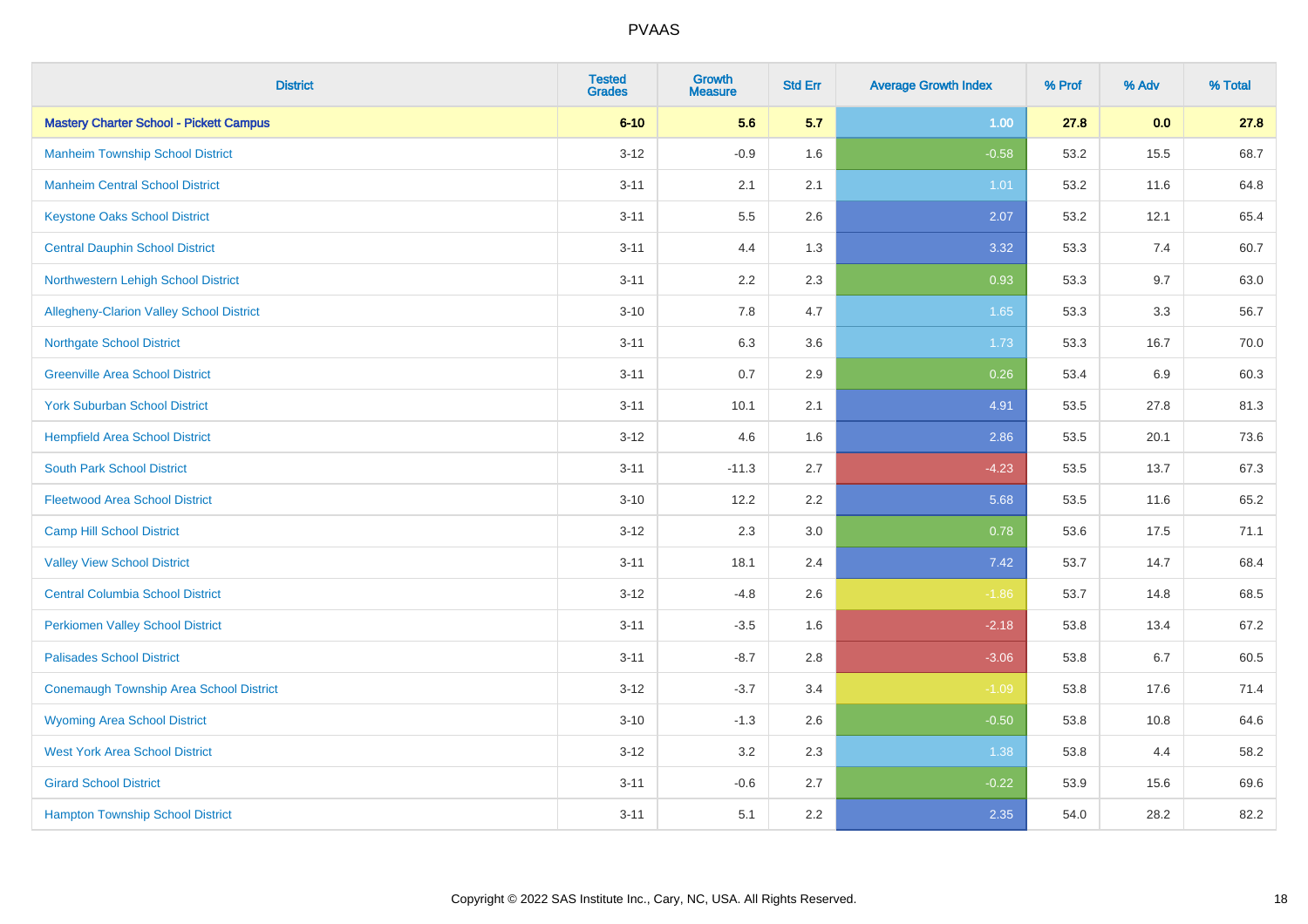| <b>District</b>                                | <b>Tested</b><br><b>Grades</b> | Growth<br><b>Measure</b> | <b>Std Err</b> | <b>Average Growth Index</b> | % Prof | % Adv | % Total |
|------------------------------------------------|--------------------------------|--------------------------|----------------|-----------------------------|--------|-------|---------|
| <b>Mastery Charter School - Pickett Campus</b> | $6 - 10$                       | 5.6                      | 5.7            | 1.00                        | 27.8   | 0.0   | 27.8    |
| Northern Tioga School District                 | $3 - 12$                       | $-7.5$                   | 2.8            | $-2.64$                     | 54.0   | 1.2   | 55.2    |
| <b>Carlisle Area School District</b>           | $3 - 11$                       | $-5.3$                   | 1.9            | $-2.81$                     | 54.0   | 6.3   | 60.3    |
| Johnsonburg Area School District               | $3 - 11$                       | $-14.1$                  | 3.9            | $-3.62$                     | 54.0   | 4.6   | 58.6    |
| <b>Ellwood City Area School District</b>       | $3 - 11$                       | $-4.2$                   | 3.2            | $-1.29$                     | 54.1   | 14.1  | 68.2    |
| <b>Central Greene School District</b>          | $3 - 11$                       | $-1.6$                   | 2.8            | $-0.55$                     | 54.2   | 2.8   | 57.0    |
| <b>West Shore School District</b>              | $3 - 12$                       | 5.0                      | 1.4            | 3.59                        | 54.2   | 9.4   | 63.6    |
| <b>Loyalsock Township School District</b>      | $3 - 12$                       | 4.2                      | 2.8            | 1.47                        | 54.3   | 2.1   | 56.4    |
| <b>Albert Gallatin Area School District</b>    | $3 - 11$                       | $-0.8$                   | 2.4            | $-0.32$                     | 54.5   | 10.0  | 64.6    |
| <b>Wyalusing Area School District</b>          | $3 - 12$                       | 8.8                      | 3.3            | 2.68                        | 54.6   | 11.7  | 66.2    |
| <b>Jenkintown School District</b>              | $3 - 11$                       | 12.5                     | 4.4            | 2.84                        | 54.6   | 29.6  | 84.1    |
| <b>Ephrata Area School District</b>            | $3 - 11$                       | 5.6                      | 1.8            | 3.12                        | 54.7   | 9.5   | 64.2    |
| <b>Chartiers Valley School District</b>        | $3 - 11$                       | $-1.7$                   | 2.0            | $-0.81$                     | 54.7   | 8.4   | 63.1    |
| <b>Derry Township School District</b>          | $3 - 10$                       | 12.8                     | 2.0            | 6.39                        | 54.8   | 25.8  | 80.6    |
| <b>Rose Tree Media School District</b>         | $3 - 10$                       | $-25.6$                  | 2.4            | $-10.76$                    | 54.8   | 6.4   | 61.2    |
| <b>South Eastern School District</b>           | $3 - 11$                       | 0.9                      | 2.4            | 0.39                        | 54.8   | 6.6   | 61.4    |
| <b>Dallas School District</b>                  | $3 - 11$                       | $-2.5$                   | 2.2            | $-1.12$                     | 54.9   | 7.6   | 62.4    |
| Southern Columbia Area School District         | $3 - 11$                       | $-14.6$                  | 3.0            | $-4.92$                     | 55.0   | 4.0   | 59.0    |
| <b>Punxsutawney Area School District</b>       | $3 - 11$                       | 4.2                      | 2.9            | 1.45                        | 55.0   | 5.5   | 60.6    |
| <b>Bellwood-Antis School District</b>          | $3 - 10$                       | $-1.2$                   | 3.2            | $-0.39$                     | 55.1   | 10.1  | 65.2    |
| <b>Southern York County School District</b>    | $3 - 11$                       | 14.2                     | 2.1            | 6.91                        | 55.1   | 18.1  | 73.1    |
| Lampeter-Strasburg School District             | $3 - 12$                       | $-8.6$                   | 2.0            | $-4.33$                     | 55.1   | 9.8   | 64.8    |
| <b>Schuylkill Valley School District</b>       | $3 - 11$                       | 1.4                      | 2.5            | 0.56                        | 55.1   | 10.2  | 65.3    |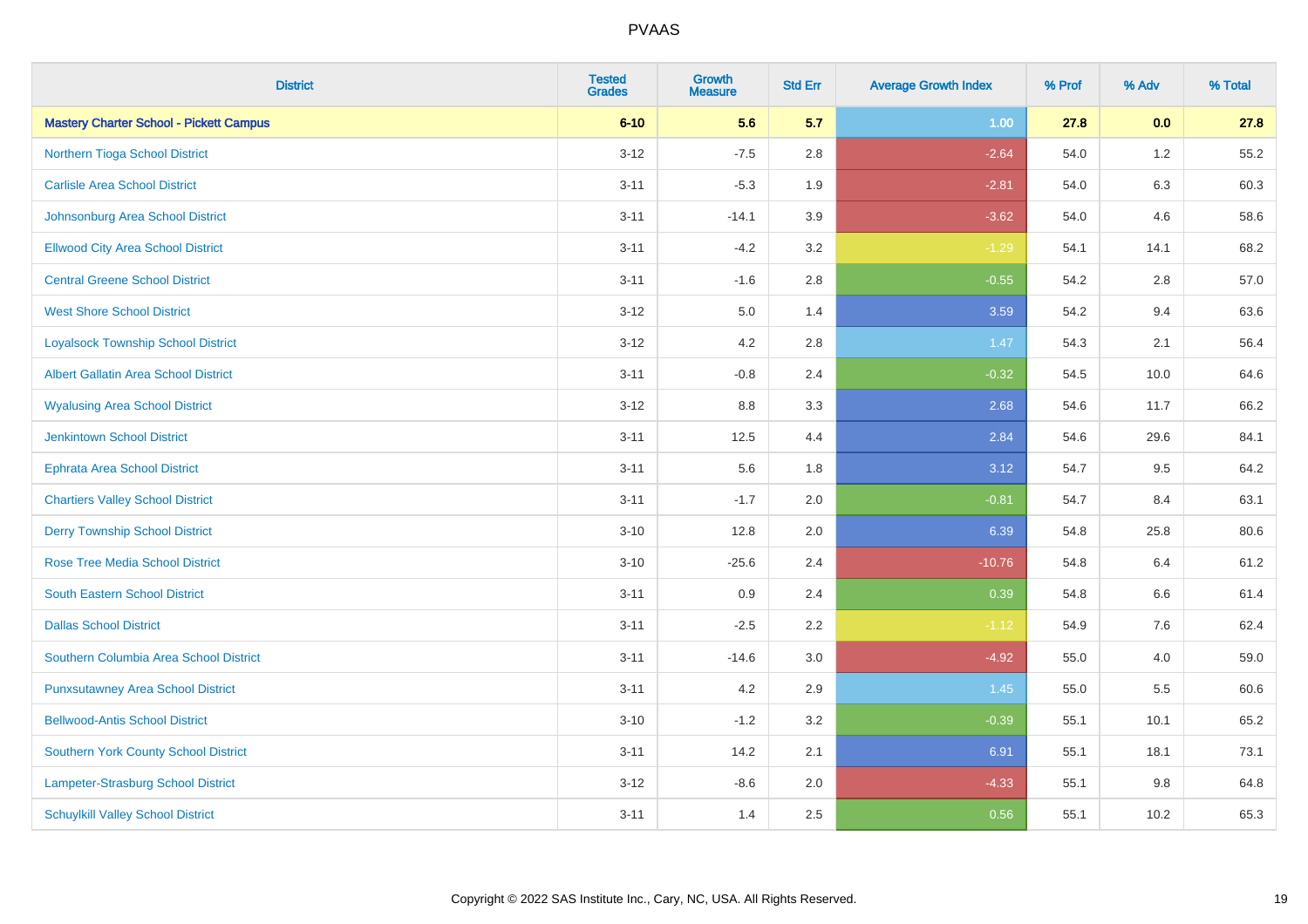| <b>District</b>                                | <b>Tested</b><br><b>Grades</b> | <b>Growth</b><br><b>Measure</b> | <b>Std Err</b> | <b>Average Growth Index</b> | % Prof | % Adv | % Total |
|------------------------------------------------|--------------------------------|---------------------------------|----------------|-----------------------------|--------|-------|---------|
| <b>Mastery Charter School - Pickett Campus</b> | $6 - 10$                       | 5.6                             | 5.7            | 1.00                        | 27.8   | 0.0   | 27.8    |
| <b>Wilmington Area School District</b>         | $3 - 11$                       | 7.5                             | 3.0            | 2.48                        | 55.1   | 5.1   | 60.2    |
| <b>Spring Grove Area School District</b>       | $3 - 11$                       | 5.6                             | 2.1            | 2.68                        | 55.1   | 15.0  | 70.1    |
| <b>Quaker Valley School District</b>           | $3 - 11$                       | $-2.8$                          | 2.6            | $-1.08$                     | 55.2   | 13.2  | 68.4    |
| <b>Fort Cherry School District</b>             | $3 - 10$                       | $-5.9$                          | 3.8            | $-1.56$                     | 55.2   | 5.2   | 60.3    |
| <b>York Academy Regional Charter School</b>    | $3 - 11$                       | 9.0                             | 5.0            | 1.79                        | 55.2   | 0.0   | 55.2    |
| <b>Littlestown Area School District</b>        | $3 - 11$                       | 11.4                            | 2.5            | 4.62                        | 55.2   | 10.4  | 65.6    |
| <b>Boyertown Area School District</b>          | $3 - 11$                       | $-4.7$                          | 1.5            | $-3.17$                     | 55.2   | 11.3  | 66.5    |
| <b>Brookville Area School District</b>         | $3 - 11$                       | 6.9                             | 3.0            | 2.30                        | 55.2   | 15.6  | 70.8    |
| <b>Sharpsville Area School District</b>        | $3 - 11$                       | $-1.4$                          | 3.5            | $-0.40$                     | 55.2   | 13.4  | 68.7    |
| <b>Delaware Valley School District</b>         | $3 - 11$                       | 12.6                            | 1.8            | 6.93                        | 55.2   | 16.2  | 71.4    |
| <b>Upper Adams School District</b>             | $3 - 11$                       | 1.3                             | 2.9            | 0.47                        | 55.2   | 8.6   | 63.8    |
| Lake-Lehman School District                    | $3 - 11$                       | 10.8                            | 2.7            | 3.93                        | 55.3   | 7.9   | 63.2    |
| <b>Kutztown Area School District</b>           | $3 - 12$                       | $-0.2$                          | 3.2            | $-0.05$                     | 55.4   | 13.3  | 68.7    |
| <b>Windber Area School District</b>            | $3 - 11$                       | $-7.2$                          | 3.2            | $-2.24$                     | 55.4   | 7.2   | 62.6    |
| Pennsylvania Leadership Charter School         | $3 - 11$                       | 4.6                             | 2.2            | 2.13                        | 55.4   | 11.2  | 66.7    |
| <b>Greater Latrobe School District</b>         | $3 - 11$                       | 0.6                             | 1.9            | 0.31                        | 55.5   | 14.1  | 69.5    |
| <b>Central York School District</b>            | $3-12$                         | 12.3                            | 1.7            | 7.20                        | 55.5   | 11.5  | 67.0    |
| <b>Millcreek Township School District</b>      | $3 - 11$                       | 3.1                             | 1.5            | 2.06                        | 55.6   | 14.2  | 69.7    |
| <b>Belle Vernon Area School District</b>       | $3 - 11$                       | 6.5                             | 2.6            | 2.44                        | 55.6   | 11.1  | 66.7    |
| <b>Lower Merion School District</b>            | $3 - 11$                       | 19.0                            | 1.3            | 14.93                       | 55.6   | 29.9  | 85.5    |
| West Jefferson Hills School District           | $3 - 11$                       | 1.8                             | 2.1            | 0.88                        | 55.7   | 20.8  | 76.4    |
| <b>Wyomissing Area School District</b>         | $3 - 12$                       | 0.8                             | 2.6            | 0.33                        | 55.7   | 17.6  | 73.3    |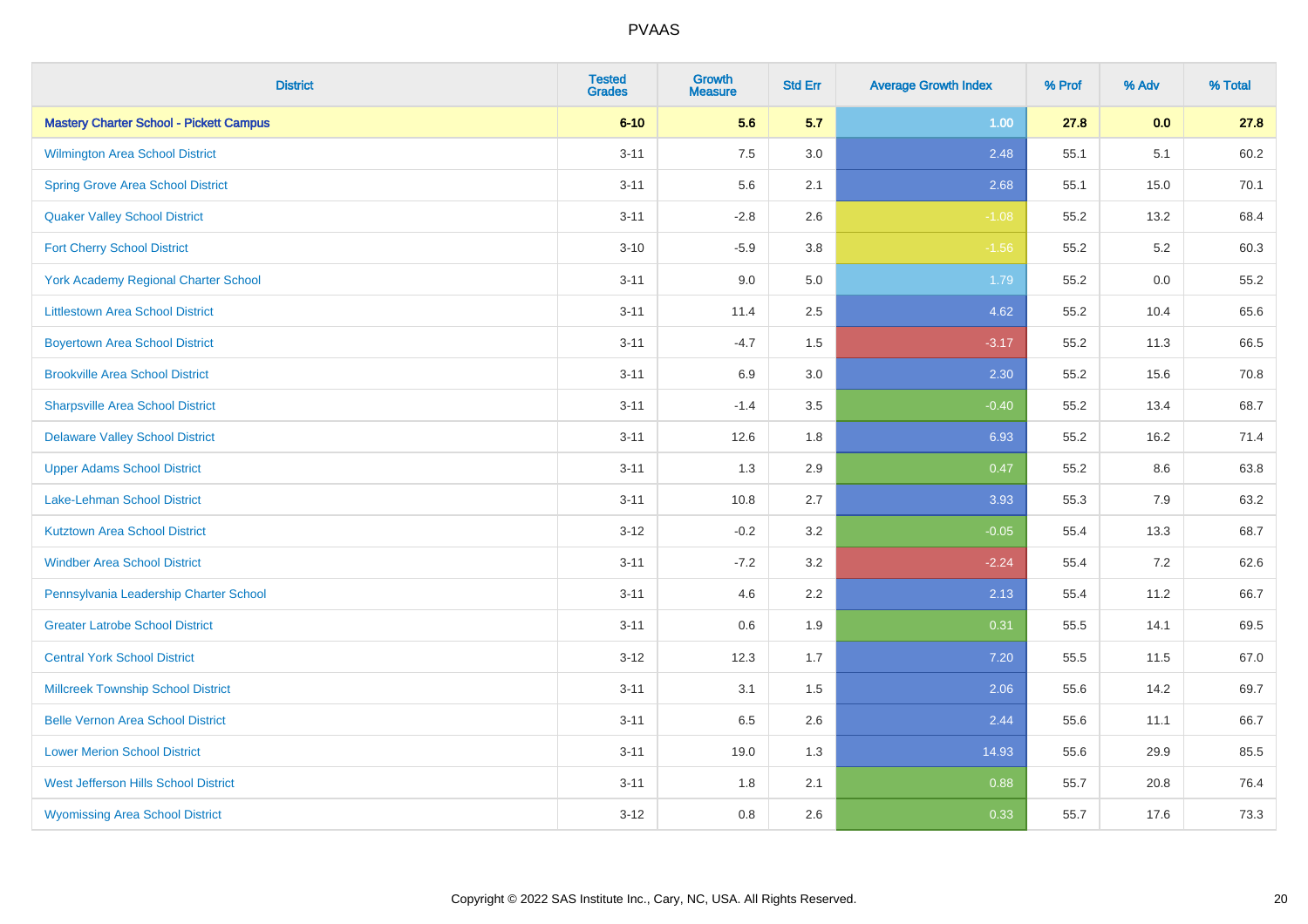| <b>District</b>                                | <b>Tested</b><br><b>Grades</b> | <b>Growth</b><br><b>Measure</b> | <b>Std Err</b> | <b>Average Growth Index</b> | % Prof | % Adv   | % Total |
|------------------------------------------------|--------------------------------|---------------------------------|----------------|-----------------------------|--------|---------|---------|
| <b>Mastery Charter School - Pickett Campus</b> | $6 - 10$                       | 5.6                             | 5.7            | 1.00                        | 27.8   | 0.0     | 27.8    |
| <b>Charleroi School District</b>               | $3 - 11$                       | $-2.6$                          | 3.0            | $-0.86$                     | 55.7   | 7.4     | 63.1    |
| <b>Coudersport Area School District</b>        | $3 - 11$                       | 7.7                             | 3.7            | 2.06                        | 55.7   | 8.2     | 63.9    |
| <b>East Penn School District</b>               | $3 - 11$                       | 4.1                             | 1.3            | 3.27                        | 55.8   | 11.5    | 67.3    |
| <b>North Penn School District</b>              | $3 - 11$                       | 9.1                             | 1.1            | 8.36                        | 55.8   | 17.0    | 72.8    |
| <b>Blackhawk School District</b>               | $3 - 11$                       | 4.7                             | 2.3            | 2.01                        | 55.8   | $8.8\,$ | 64.6    |
| <b>Bloomsburg Area School District</b>         | $3 - 10$                       | 0.7                             | 3.0            | 0.23                        | 55.9   | 11.8    | 67.6    |
| <b>Dallastown Area School District</b>         | $3 - 11$                       | 13.5                            | 1.5            | 8.84                        | 56.0   | 17.9    | 73.8    |
| <b>Mercer Area School District</b>             | $3 - 11$                       | $-0.2$                          | 3.3            | $-0.06$                     | 56.0   | 8.0     | 64.0    |
| <b>Abington School District</b>                | $3 - 10$                       | $-11.5$                         | 1.9            | $-6.00$                     | 56.2   | 11.6    | 67.8    |
| <b>Slippery Rock Area School District</b>      | $3 - 11$                       | $-6.3$                          | 2.5            | $-2.51$                     | 56.2   | 9.5     | 65.7    |
| <b>Otto-Eldred School District</b>             | $3 - 11$                       | $-0.7$                          | 4.2            | $-0.15$                     | 56.2   | 6.2     | 62.5    |
| <b>Central Cambria School District</b>         | $3 - 11$                       | $3.0\,$                         | 2.5            | 1.17                        | 56.2   | 9.7     | 66.0    |
| <b>Avon Grove School District</b>              | $3 - 10$                       | 10.0                            | 1.6            | 6.26                        | 56.3   | 18.6    | 74.9    |
| <b>Eastern York School District</b>            | $3 - 11$                       | 9.6                             | 2.6            | 3.71                        | 56.3   | 12.6    | 68.9    |
| Palmyra Area School District                   | $3 - 11$                       | 5.6                             | 1.9            | 2.96                        | 56.4   | 15.6    | 72.0    |
| <b>Bermudian Springs School District</b>       | $3 - 11$                       | $-5.5$                          | 2.9            | $-1.94$                     | 56.4   | 6.8     | 63.2    |
| Pennsylvania Virtual Charter School            | $3 - 11$                       | 11.8                            | 3.5            | 3.37                        | 56.5   | 11.1    | 67.6    |
| <b>Quakertown Community School District</b>    | $3 - 12$                       | $-4.4$                          | 1.6            | $-2.70$                     | 56.5   | 10.0    | 66.6    |
| <b>Western Beaver County School District</b>   | $3 - 11$                       | $-7.8$                          | 4.2            | $-1.87$                     | 56.5   | 6.5     | 63.0    |
| Fox Chapel Area School District                | $3 - 11$                       | 9.8                             | 1.8            | 5.36                        | 56.6   | 28.6    | 85.2    |
| <b>Carbondale Area School District</b>         | $3 - 10$                       | 7.4                             | 3.3            | 2.25                        | 56.6   | 2.6     | 59.2    |
| <b>West Perry School District</b>              | $3 - 11$                       | 12.5                            | 2.5            | 4.99                        | 56.6   | 8.4     | 65.0    |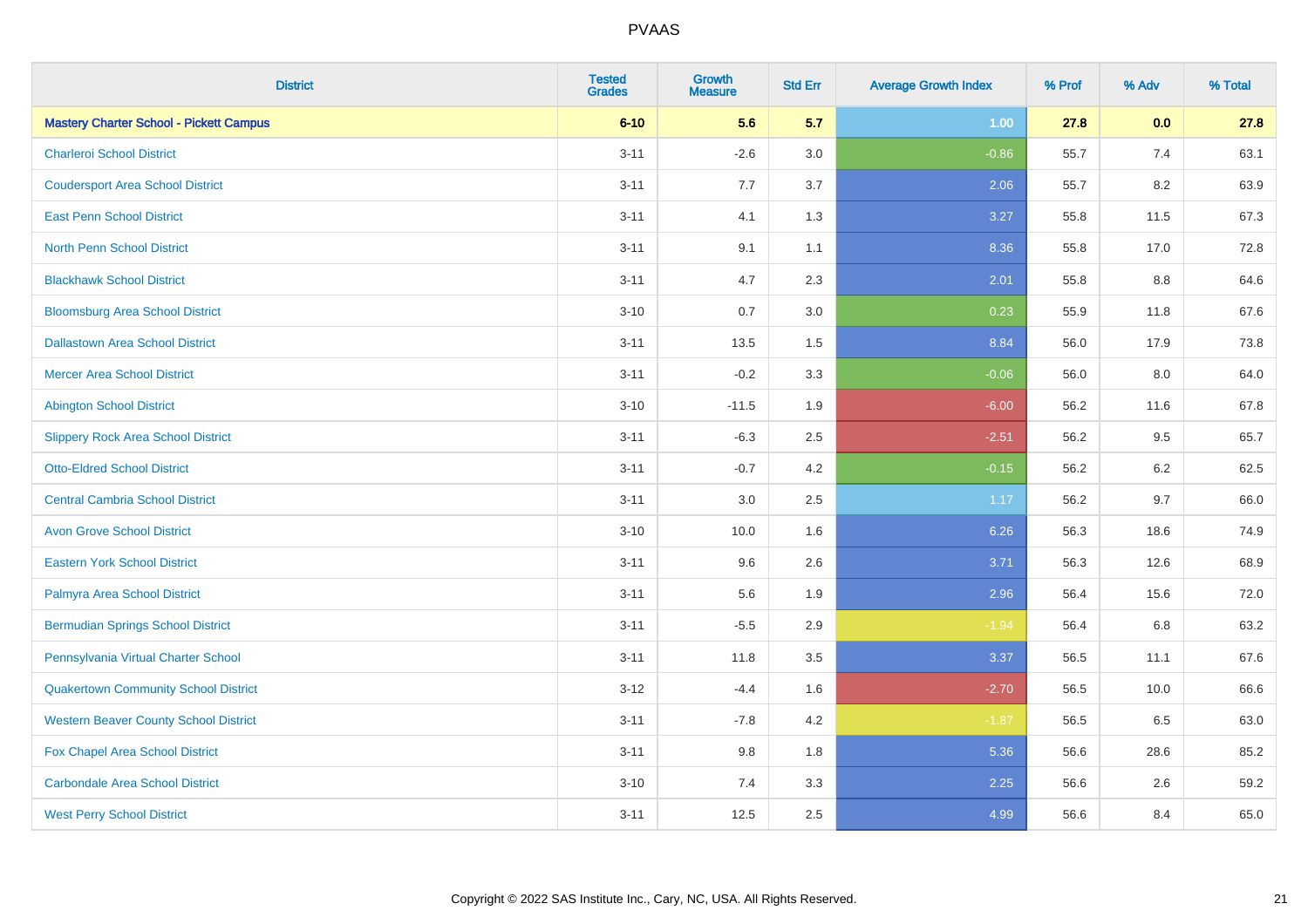| <b>District</b>                                | <b>Tested</b><br><b>Grades</b> | Growth<br><b>Measure</b> | <b>Std Err</b> | <b>Average Growth Index</b> | % Prof | % Adv | % Total |
|------------------------------------------------|--------------------------------|--------------------------|----------------|-----------------------------|--------|-------|---------|
| <b>Mastery Charter School - Pickett Campus</b> | $6 - 10$                       | 5.6                      | 5.7            | 1.00                        | 27.8   | 0.0   | 27.8    |
| 21st Century Cyber Charter School              | $6 - 12$                       | 5.7                      | 2.3            | 2.50                        | 56.7   | 8.3   | 65.0    |
| <b>Southmoreland School District</b>           | $3 - 11$                       | $-8.3$                   | 3.6            | $-2.32$                     | 56.8   | 7.2   | 64.0    |
| <b>Selinsgrove Area School District</b>        | $3 - 12$                       | 8.3                      | 2.3            | 3.54                        | 56.8   | 10.0  | 66.8    |
| <b>Clarion-Limestone Area School District</b>  | $3 - 12$                       | $-2.5$                   | 4.1            | $-0.60$                     | 56.8   | 6.8   | 63.6    |
| <b>Central Valley School District</b>          | $3 - 10$                       | 4.8                      | 2.4            | 1.98                        | 56.9   | 9.0   | 65.9    |
| Owen J Roberts School District                 | $3 - 11$                       | $-12.3$                  | 1.6            | $-7.61$                     | 57.0   | 11.9  | 69.0    |
| <b>Lewisburg Area School District</b>          | $3 - 11$                       | $-2.7$                   | 2.6            | $-1.03$                     | 57.0   | 18.5  | 75.6    |
| Saint Marys Area School District               | $3 - 11$                       | 7.8                      | 2.6            | 3.04                        | 57.0   | 8.2   | 65.2    |
| <b>Hollidaysburg Area School District</b>      | $3 - 11$                       | 6.0                      | 2.1            | 2.88                        | 57.1   | 12.3  | 69.4    |
| Mechanicsburg Area School District             | $3 - 11$                       | 5.9                      | 1.8            | 3.29                        | 57.2   | 13.7  | 70.9    |
| <b>Seneca Valley School District</b>           | $3 - 11$                       | $-1.4$                   | 1.4            | $-0.99$                     | 57.2   | 11.4  | 68.6    |
| <b>Fairview School District</b>                | $3 - 11$                       | 3.4                      | 2.6            | 1.32                        | 57.2   | 17.6  | 74.8    |
| <b>Pleasant Valley School District</b>         | $3 - 11$                       | 3.1                      | 2.0            | 1.57                        | 57.2   | 5.5   | 62.8    |
| <b>Danville Area School District</b>           | $3 - 11$                       | 0.4                      | 2.6            | 0.15                        | 57.4   | 18.4  | 75.7    |
| Northern York County School District           | $3 - 11$                       | 15.6                     | 2.0            | 7.98                        | 57.4   | 11.5  | 68.8    |
| <b>Kiski Area School District</b>              | $3 - 11$                       | $-3.7$                   | 2.0            | $-1.86$                     | 57.4   | 10.4  | 67.8    |
| <b>Crestwood School District</b>               | $3 - 11$                       | $-0.4$                   | 2.4            | $-0.17$                     | 57.4   | 17.0  | 74.4    |
| <b>Beaver Area School District</b>             | $3 - 10$                       | 4.7                      | 2.4            | 1.94                        | 57.4   | 16.8  | 74.2    |
| <b>Palmerton Area School District</b>          | $3 - 11$                       | $-1.2$                   | 3.0            | $-0.39$                     | 57.4   | 5.0   | 62.4    |
| <b>Hermitage School District</b>               | $3 - 12$                       | 3.8                      | 2.4            | 1.60                        | 57.5   | 9.3   | 66.8    |
| <b>Freeport Area School District</b>           | $3 - 10$                       | 9.7                      | 2.5            | 3.91                        | 57.5   | 17.8  | 75.3    |
| <b>Marple Newtown School District</b>          | $3 - 11$                       | 2.0                      | 2.4            | 0.81                        | 57.6   | 12.8  | 70.4    |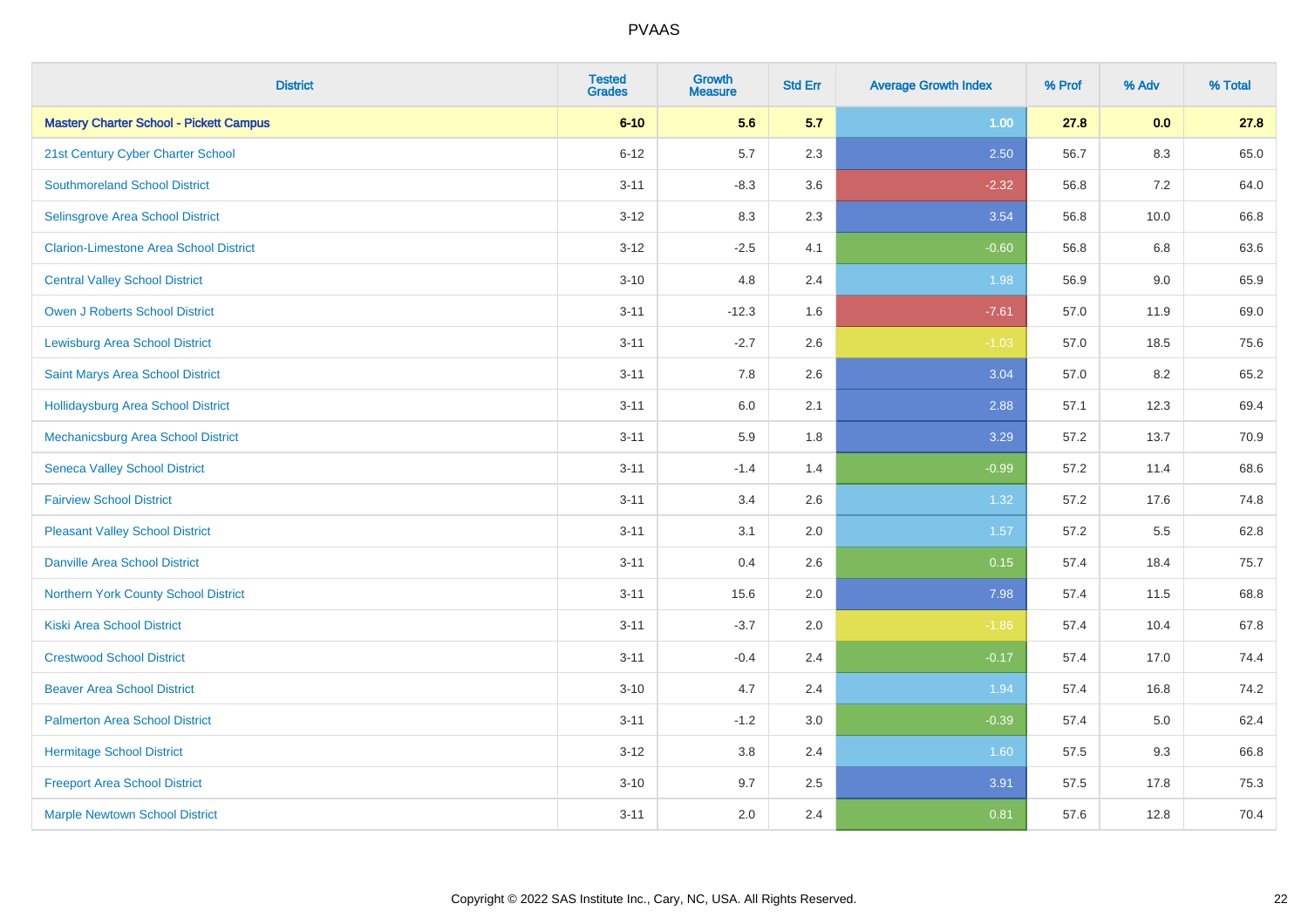| <b>District</b>                                | <b>Tested</b><br><b>Grades</b> | Growth<br><b>Measure</b> | <b>Std Err</b> | <b>Average Growth Index</b> | % Prof | % Adv | % Total |
|------------------------------------------------|--------------------------------|--------------------------|----------------|-----------------------------|--------|-------|---------|
| <b>Mastery Charter School - Pickett Campus</b> | $6 - 10$                       | 5.6                      | 5.7            | 1.00                        | 27.8   | 0.0   | 27.8    |
| <b>Southeastern Greene School District</b>     | $3 - 10$                       | 3.3                      | 4.6            | 0.72                        | 57.6   | 6.1   | 63.6    |
| <b>Mcguffey School District</b>                | $3 - 11$                       | 2.1                      | 2.6            | 0.81                        | 57.7   | 3.1   | 60.8    |
| <b>Upper Perkiomen School District</b>         | $3 - 11$                       | 22.1                     | 2.1            | 10.74                       | 57.7   | 13.2  | 70.9    |
| <b>Mountain View School District</b>           | $3 - 11$                       | 20.9                     | 3.5            | 5.91                        | 57.8   | 20.3  | 78.1    |
| <b>Fairfield Area School District</b>          | $3 - 11$                       | $-5.6$                   | 3.4            | $-1.66$                     | 57.9   | 4.0   | 61.8    |
| <b>Riverview School District</b>               | $3 - 11$                       | $-4.6$                   | 3.8            | $-1.20$                     | 57.9   | 15.8  | 73.7    |
| <b>Upper Moreland Township School District</b> | $3 - 11$                       | $-5.0$                   | 2.2            | $-2.31$                     | 57.9   | 4.0   | 61.9    |
| <b>Mars Area School District</b>               | $3 - 10$                       | 5.7                      | 2.1            | 2.75                        | 57.9   | 18.2  | 76.1    |
| <b>Midd-West School District</b>               | $3 - 11$                       | 10.3                     | 2.7            | 3.80                        | 58.0   | 13.4  | 71.4    |
| <b>State College Area School District</b>      | $3 - 11$                       | 20.5                     | 1.4            | 14.33                       | 58.0   | 25.9  | 84.0    |
| <b>Parkland School District</b>                | $3 - 11$                       | 5.3                      | 1.2            | 4.30                        | 58.0   | 22.3  | 80.4    |
| <b>Hempfield School District</b>               | $3 - 11$                       | 0.1                      | 1.4            | 0.08                        | 58.2   | 9.9   | 68.2    |
| <b>Abington Heights School District</b>        | $3 - 11$                       | 13.5                     | 2.2            | 6.27                        | 58.3   | 16.2  | 74.5    |
| <b>Wissahickon School District</b>             | $3 - 10$                       | 12.5                     | 1.8            | 6.85                        | 58.3   | 22.4  | 80.7    |
| <b>Commodore Perry School District</b>         | $3 - 11$                       | 3.2                      | 5.5            | 0.58                        | 58.3   | 0.0   | 58.3    |
| <b>Hopewell Area School District</b>           | $3 - 11$                       | 2.6                      | 2.7            | 0.97                        | 58.4   | 4.0   | 62.4    |
| <b>Norwin School District</b>                  | $3 - 11$                       | 18.0                     | 1.7            | 10.37                       | 58.5   | 27.0  | 85.4    |
| <b>Burrell School District</b>                 | $3 - 11$                       | 4.5                      | 3.1            | 1.48                        | 58.5   | 13.8  | 72.3    |
| <b>Baldwin-Whitehall School District</b>       | $3 - 11$                       | 1.8                      | 1.9            | 0.94                        | 58.6   | 8.6   | 67.1    |
| <b>Moon Area School District</b>               | $3 - 11$                       | 8.2                      | 1.9            | 4.25                        | 58.7   | 18.5  | 77.2    |
| <b>Neshaminy School District</b>               | $3 - 11$                       | 4.0                      | 1.3            | 3.02                        | 58.7   | 9.5   | 68.2    |
| <b>Canon-Mcmillan School District</b>          | $3 - 11$                       | $-0.8$                   | 1.6            | $-0.50$                     | 58.7   | 15.9  | 74.6    |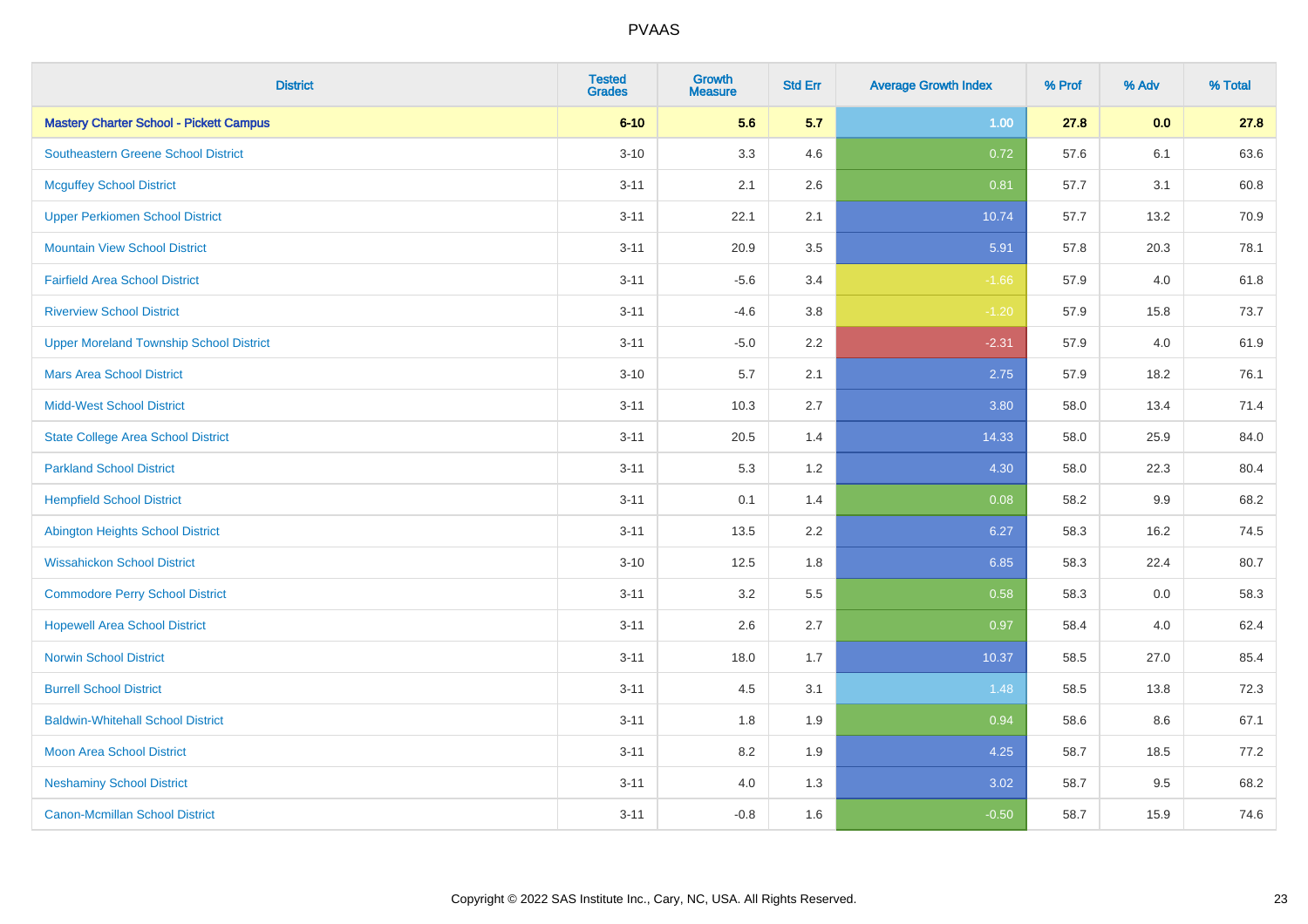| <b>District</b>                                    | <b>Tested</b><br><b>Grades</b> | Growth<br><b>Measure</b> | <b>Std Err</b> | <b>Average Growth Index</b> | % Prof | % Adv   | % Total |
|----------------------------------------------------|--------------------------------|--------------------------|----------------|-----------------------------|--------|---------|---------|
| <b>Mastery Charter School - Pickett Campus</b>     | $6 - 10$                       | 5.6                      | 5.7            | 1.00                        | 27.8   | 0.0     | 27.8    |
| <b>Avon Grove Charter School</b>                   | $3 - 11$                       | 9.0                      | 2.9            | 3.13                        | 58.8   | 16.7    | 75.5    |
| <b>North Hills School District</b>                 | $3 - 11$                       | $-1.8$                   | 1.8            | $-0.96$                     | 59.1   | 14.1    | 73.2    |
| <b>School Lane Charter School</b>                  | $3 - 11$                       | 12.4                     | 3.6            | 3.43                        | 59.1   | 9.8     | 68.9    |
| <b>Ligonier Valley School District</b>             | $3 - 11$                       | 4.2                      | 3.1            | 1.34                        | 59.1   | 10.3    | 69.5    |
| <b>Nazareth Area School District</b>               | $3 - 11$                       | $-4.7$                   | 1.7            | $-2.82$                     | 59.2   | $9.9\,$ | 69.0    |
| <b>Westinghouse Arts Academy Charter School</b>    | $9 - 10$                       | $-0.7$                   | 3.6            | $-0.19$                     | 59.2   | 8.4     | 67.6    |
| <b>Upper Merion Area School District</b>           | $3 - 11$                       | 15.3                     | 2.0            | 7.62                        | 59.3   | 19.3    | 78.6    |
| Capital Area School for the Arts Charter School    | $9 - 11$                       | 5.8                      | 4.1            | 1.39                        | 59.3   | 18.6    | 78.0    |
| <b>North Allegheny School District</b>             | $3 - 11$                       | 17.4                     | 1.3            | 13.52                       | 59.5   | 28.1    | 87.6    |
| <b>Lincoln Park Performing Arts Charter School</b> | $7 - 11$                       | 3.6                      | 2.5            | 1.42                        | 59.6   | 14.7    | 74.3    |
| <b>Chartiers-Houston School District</b>           | $3 - 10$                       | $-8.6$                   | 3.5            | $-2.41$                     | 59.7   | 4.5     | 64.2    |
| <b>Avonworth School District</b>                   | $3 - 10$                       | $-12.6$                  | 3.1            | $-4.01$                     | 59.8   | 4.6     | 64.4    |
| <b>Peters Township School District</b>             | $3 - 11$                       | 5.0                      | 1.8            | 2.76                        | 59.8   | 26.1    | 85.9    |
| <b>Phoenixville Area School District</b>           | $3 - 11$                       | $-1.7$                   | 2.1            | $-0.83$                     | 59.9   | 10.6    | 70.5    |
| <b>Derry Area School District</b>                  | $3 - 11$                       | 13.2                     | 2.8            | 4.69                        | 60.0   | 12.5    | 72.5    |
| Downingtown Area School District                   | $3 - 11$                       | 12.1                     | 1.1            | 10.67                       | 60.0   | 23.5    | 83.6    |
| <b>Pennsbury School District</b>                   | $3 - 11$                       | 11.7                     | 1.5            | 7.90                        | 60.1   | 21.3    | 81.3    |
| <b>South Western School District</b>               | $3 - 12$                       | 3.9                      | 1.9            | 2.08                        | 60.2   | 8.1     | 68.3    |
| <b>Colonial School District</b>                    | $3 - 11$                       | 14.0                     | 1.7            | 8.21                        | 60.2   | 19.6    | 79.8    |
| <b>Conestoga Valley School District</b>            | $3 - 11$                       | 8.7                      | 1.8            | 4.69                        | 60.3   | 13.5    | 73.8    |
| <b>United School District</b>                      | $3 - 11$                       | 2.1                      | 3.4            | 0.63                        | 60.3   | 6.6     | 66.9    |
| <b>Lakeview School District</b>                    | $3 - 11$                       | $-0.9$                   | 3.7            | $-0.24$                     | 60.3   | 3.2     | 63.5    |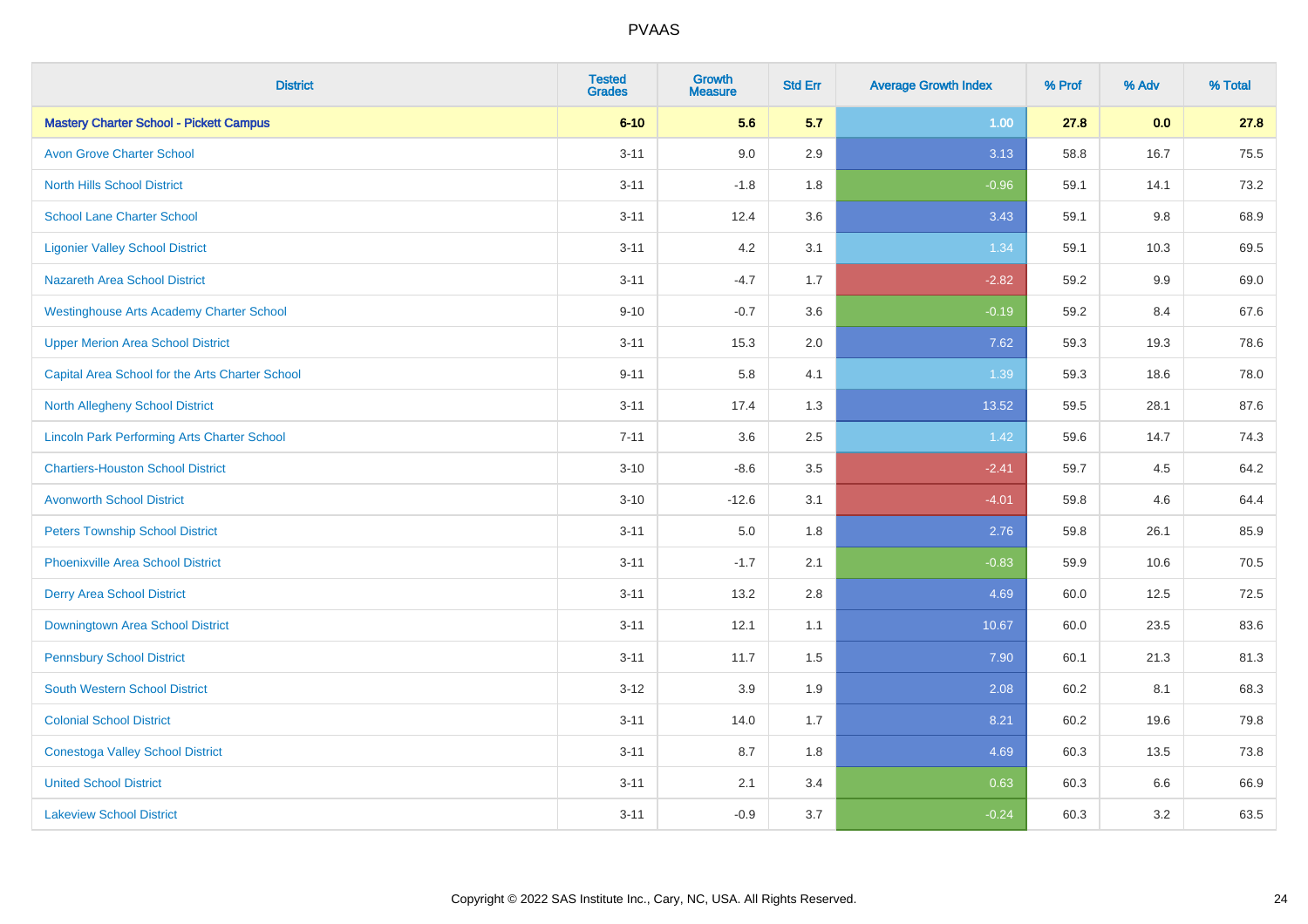| <b>District</b>                                | <b>Tested</b><br><b>Grades</b> | <b>Growth</b><br><b>Measure</b> | <b>Std Err</b> | <b>Average Growth Index</b> | % Prof | % Adv   | % Total |
|------------------------------------------------|--------------------------------|---------------------------------|----------------|-----------------------------|--------|---------|---------|
| <b>Mastery Charter School - Pickett Campus</b> | $6 - 10$                       | 5.6                             | 5.7            | 1.00                        | 27.8   | 0.0     | 27.8    |
| <b>Tyrone Area School District</b>             | $3 - 12$                       | 19.7                            | 2.5            | 7.87                        | 60.4   | 16.7    | 77.1    |
| <b>Everett Area School District</b>            | $3 - 11$                       | 5.0                             | 3.4            | 1.47                        | 60.5   | 1.3     | 61.8    |
| <b>Donegal School District</b>                 | $3 - 12$                       | 3.1                             | 2.4            | 1.29                        | 60.6   | 9.1     | 69.7    |
| <b>Pine-Richland School District</b>           | $3 - 11$                       | 11.5                            | 1.8            | 6.31                        | 60.6   | 24.4    | 85.0    |
| <b>Cumberland Valley School District</b>       | $3 - 12$                       | 18.5                            | 1.3            | 14.64                       | 60.7   | 23.4    | 84.1    |
| East Pennsboro Area School District            | $3 - 11$                       | $-4.2$                          | 2.5            | $-1.71$                     | 60.8   | 8.5     | 69.3    |
| <b>Upper Dublin School District</b>            | $3 - 12$                       | 15.4                            | 1.8            | 8.53                        | 60.8   | 24.8    | 85.6    |
| Spring-Ford Area School District               | $3 - 11$                       | 6.0                             | 1.3            | 4.46                        | 60.8   | 16.5    | 77.4    |
| <b>Springfield School District</b>             | $3 - 11$                       | 13.8                            | 1.7            | 7.99                        | 60.9   | 21.5    | 82.4    |
| <b>New Brighton Area School District</b>       | $3 - 11$                       | 4.6                             | 3.1            | 1.47                        | 60.9   | 5.8     | 66.7    |
| South Fayette Township School District         | $3 - 11$                       | 1.7                             | 2.0            | 0.88                        | 61.0   | 26.5    | 87.6    |
| <b>Montour School District</b>                 | $3 - 11$                       | $-1.8$                          | 2.1            | $-0.88$                     | 61.4   | 15.1    | 76.5    |
| <b>Deer Lakes School District</b>              | $3 - 11$                       | 17.0                            | 2.7            | 6.32                        | 61.5   | 16.4    | 77.9    |
| Penn Cambria School District                   | $3 - 11$                       | $-0.0$                          | 2.7            | $-0.01$                     | 61.5   | 7.7     | 69.2    |
| <b>Union Area School District</b>              | $3 - 11$                       | 1.9                             | 4.3            | 0.44                        | 61.5   | $0.0\,$ | 61.5    |
| <b>Halifax Area School District</b>            | $3 - 11$                       | 4.7                             | 3.9            | 1.22                        | 61.5   | 9.6     | 71.2    |
| <b>Souderton Area School District</b>          | $3 - 11$                       | 12.4                            | 1.5            | 8.28                        | 61.7   | 15.2    | 76.9    |
| <b>Upper Saint Clair School District</b>       | $3 - 11$                       | 18.5                            | 1.7            | 10.65                       | 61.8   | 30.1    | 91.9    |
| Mt Lebanon School District                     | $3 - 11$                       | $-1.0$                          | 1.5            | $-0.70$                     | 61.9   | 24.0    | 85.9    |
| <b>Richland School District</b>                | $3 - 11$                       | 6.7                             | 2.9            | 2.33                        | 62.2   | 19.2    | 81.4    |
| <b>General Mclane School District</b>          | $3 - 11$                       | 3.1                             | 2.9            | 1.07                        | 62.3   | 4.9     | 67.2    |
| <b>Penn-Trafford School District</b>           | $3 - 11$                       | 13.4                            | 1.7            | 7.87                        | 62.3   | 21.9    | 84.2    |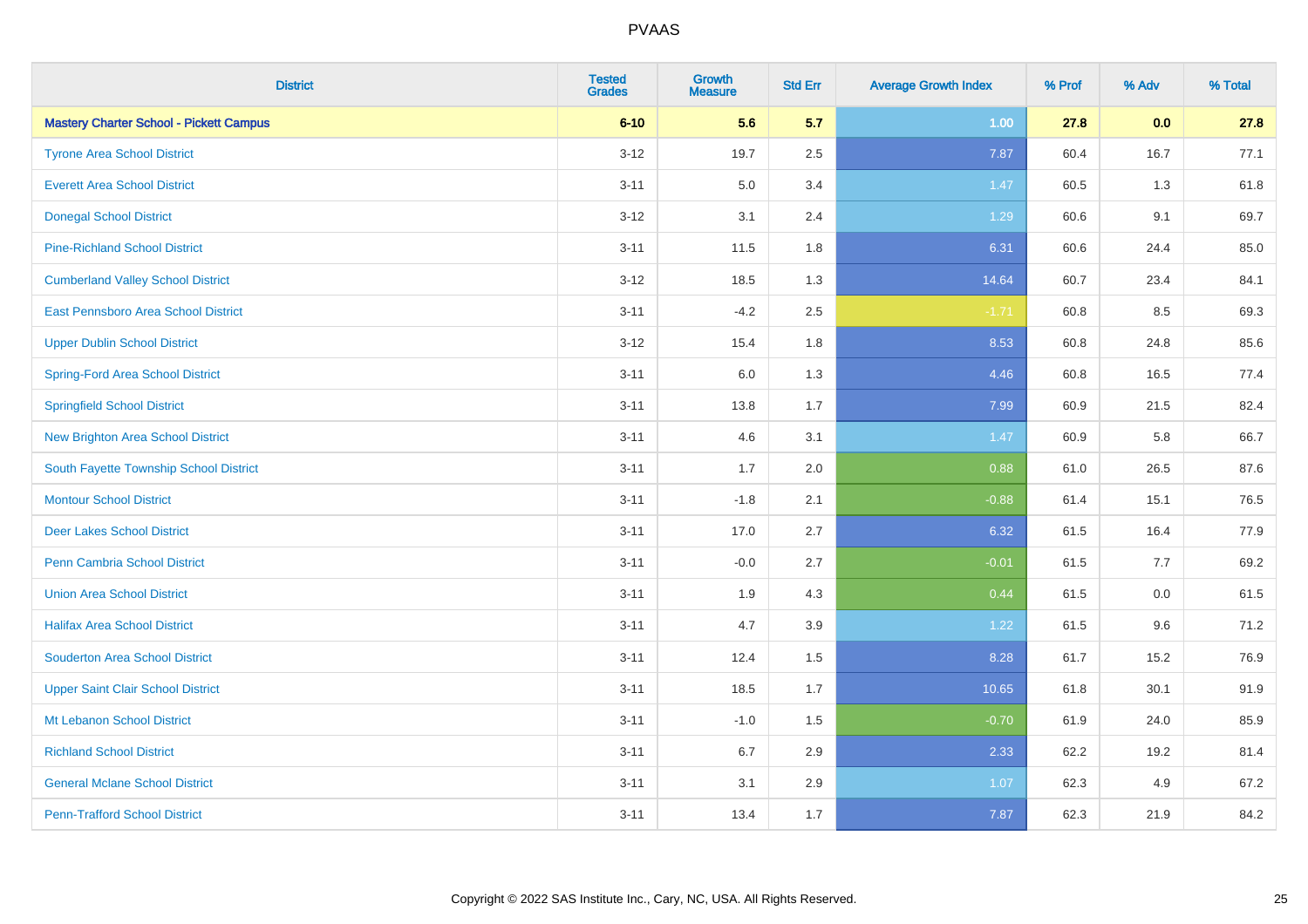| <b>District</b>                                | <b>Tested</b><br><b>Grades</b> | <b>Growth</b><br><b>Measure</b> | <b>Std Err</b> | <b>Average Growth Index</b> | % Prof | % Adv | % Total |
|------------------------------------------------|--------------------------------|---------------------------------|----------------|-----------------------------|--------|-------|---------|
| <b>Mastery Charter School - Pickett Campus</b> | $6 - 10$                       | 5.6                             | 5.7            | 1.00                        | 27.8   | 0.0   | 27.8    |
| Lehigh Valley Charter High School For The Arts | $9 - 10$                       | 7.3                             | 2.6            | 2.82                        | 62.3   | 18.2  | 80.5    |
| <b>Neshannock Township School District</b>     | $3 - 10$                       | $-9.7$                          | 2.9            | $-3.34$                     | 62.4   | 5.6   | 67.9    |
| <b>Uniontown Area School District</b>          | $3 - 11$                       | 6.0                             | 3.2            | 1.87                        | 62.4   | 5.9   | 68.2    |
| <b>Greencastle-Antrim School District</b>      | $3 - 11$                       | $-3.0$                          | 2.2            | $-1.36$                     | 62.4   | 9.9   | 72.3    |
| <b>Methacton School District</b>               | $3 - 11$                       | 2.5                             | 1.7            | 1.43                        | 62.5   | 16.4  | 79.0    |
| <b>North East School District</b>              | $3 - 11$                       | $-9.3$                          | 3.1            | $-3.02$                     | 62.6   | 14.4  | 77.0    |
| <b>Springfield Township School District</b>    | $3 - 11$                       | $-18.9$                         | 3.2            | $-5.88$                     | 62.6   | 3.6   | 66.3    |
| <b>Lower Moreland Township School District</b> | $3 - 11$                       | 2.0                             | 2.2            | 0.95                        | 62.8   | 17.0  | 79.8    |
| <b>Council Rock School District</b>            | $3 - 11$                       | 8.9                             | 1.2            | 7.65                        | 62.8   | 16.6  | 79.4    |
| <b>Central Bucks School District</b>           | $3 - 11$                       | 1.6                             | 0.9            | 1.66                        | 63.0   | 16.8  | 79.8    |
| <b>West Allegheny School District</b>          | $3 - 12$                       | 4.0                             | 2.1            | 1.96                        | 63.1   | 15.7  | 78.8    |
| <b>Belmont Charter School</b>                  | $3 - 10$                       | 16.0                            | 6.5            | 2.45                        | 64.3   | 0.0   | 64.3    |
| <b>Wallingford-Swarthmore School District</b>  | $3 - 10$                       | 0.9                             | 2.4            | 0.38                        | 64.4   | 22.7  | 87.1    |
| <b>Jamestown Area School District</b>          | $3 - 11$                       | 13.5                            | 4.2            | 3.19                        | 64.4   | 13.3  | 77.8    |
| <b>Shanksville-Stonycreek School District</b>  | $3 - 10$                       | 7.0                             | 5.9            | 1.20                        | 64.7   | 17.6  | 82.4    |
| <b>Radnor Township School District</b>         | $3 - 12$                       | 1.0                             | 2.1            | 0.50                        | 65.0   | 23.2  | 88.2    |
| <b>Bethel Park School District</b>             | $3 - 11$                       | 5.6                             | 1.8            | 3.18                        | 65.3   | 18.6  | 83.9    |
| <b>Southern Lehigh School District</b>         | $3 - 11$                       | $-0.4$                          | 2.3            | $-0.17$                     | 66.1   | 11.9  | 78.0    |
| <b>Sullivan County School District</b>         | $3 - 10$                       | $-4.0$                          | 4.4            | $-0.90$                     | 66.7   | 2.6   | 69.2    |
| <b>Franklin Regional School District</b>       | $3 - 11$                       | 2.0                             | 1.9            | 1.02                        | 66.7   | 15.5  | 82.1    |
| <b>West Chester Area School District</b>       | $3 - 11$                       | 12.6                            | 1.2            | 10.38                       | 66.8   | 20.2  | 87.0    |
| <b>Garnet Valley School District</b>           | $3 - 10$                       | 10.9                            | 1.7            | 6.53                        | 67.1   | 19.0  | 86.1    |